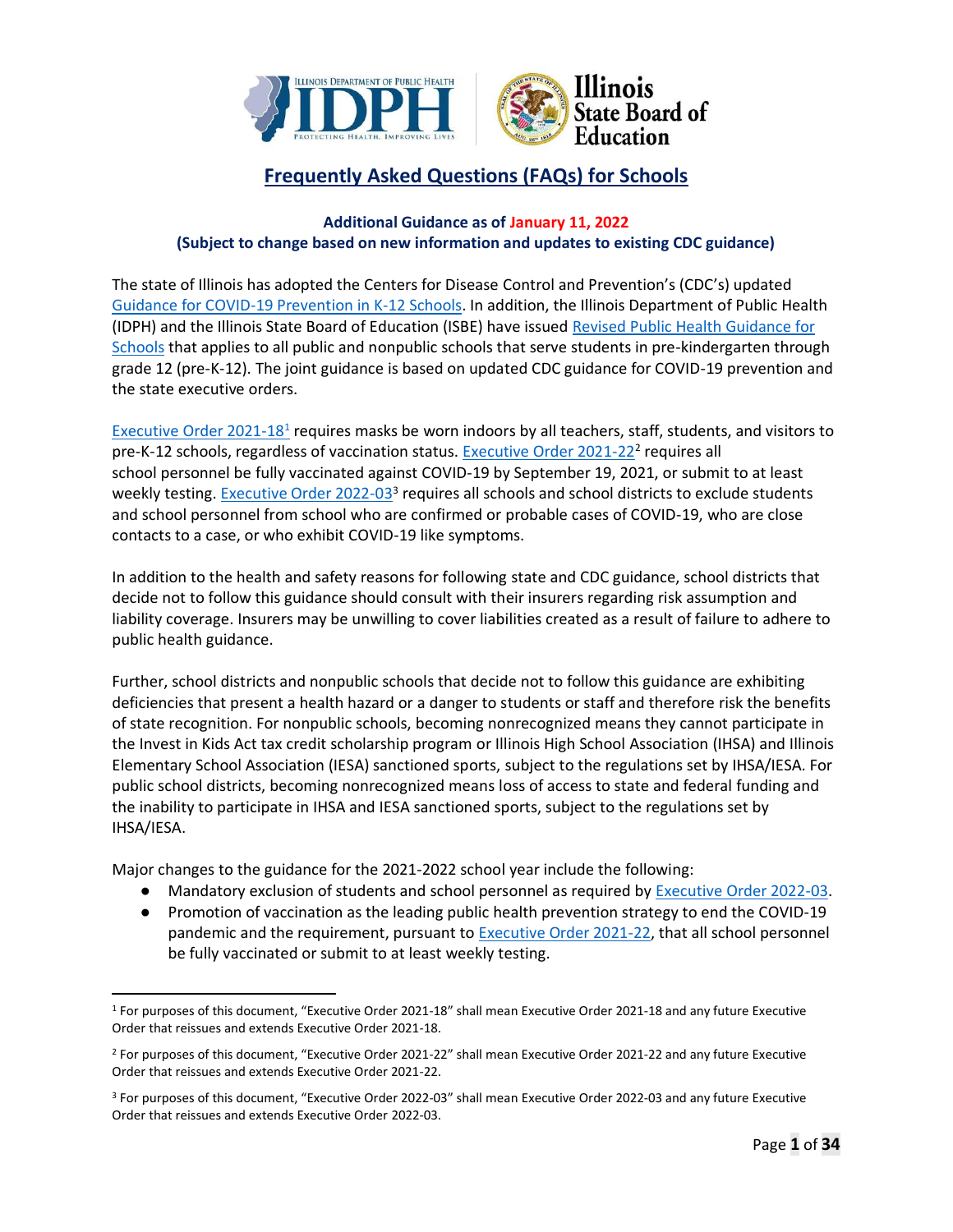- Additional emphasis on the importance of offering in-person learning, regardless of whether all prevention strategies can be implemented in a school.
- Alignment with Executive Order 2021-18 on required universal indoor masking in pre-K-12 schools for all teachers, staff, students, and visitors, regardless of vaccination status.
- Revised definition of close contacts to guide quarantine or exclusion procedure.
- Introduction of a Test to Stay alternative to quarantine or exclusion.
- Updates to be consistent with CDC recommendation for shortened quarantine and isolation periods.
- Updates to Test to Stay protocols.

# **Contents**

| Vaccination    |                                                                                                                                                                | 6              |
|----------------|----------------------------------------------------------------------------------------------------------------------------------------------------------------|----------------|
| 1.             | What is the importance of vaccinations in supporting fully in-person instruction? (Updated<br>1/11/2022                                                        | 6              |
| 2.             | Is there a state mandate that school personnel receive the COVID-19 vaccine?                                                                                   | 6              |
| 3.<br>testing? | By when must school personnel obtain the COVID-19 vaccine or submit to at least weekly                                                                         | 6              |
| 4.             | To whom does the COVID-19 vaccination or testing requirement apply?                                                                                            | 7              |
| 5.             | Is there a state mandate that students obtain the COVID-19 vaccine?                                                                                            | $\overline{7}$ |
| 6.             | Are schools required to collect vaccination status of school personnel?                                                                                        | 7              |
| 7.             | How can a school determine if school personnel are vaccinated?                                                                                                 | 8              |
| 8.             | How can a school determine if a student is vaccinated?                                                                                                         | 8              |
| 9.             | Who is responsible for ensuring that school personnel not employed by the school or school<br>district comply with the vaccination or testing requirements?    | 9              |
| 10.            | May school personnel refuse to be fully vaccinated for any reason?                                                                                             | 9              |
| 11.            | May schools institute requirements for vaccination or testing that exceed the requirements<br>set forth in Executive Order 2021-22 and ISBE's emergency rules? | 10             |
| Masking        |                                                                                                                                                                | 10             |
| 12.            | Who must wear masks in schools?                                                                                                                                | 10             |
| 13.            | What kind of mask should students and staff wear at school? (Added 1/11/2022)                                                                                  | 10             |
| 14.            | Are masks required during extracurricular activities? (Updated 1/11/2022)                                                                                      | 11             |
| 15.            | What is the primary purpose of a mask?                                                                                                                         | 11             |
| 16.            | How should cloth masks be cleaned and stored?                                                                                                                  | 12             |
| 17.            | When should a mask be changed?                                                                                                                                 | 12             |
| 18.            | What are the recommendations as to when a mask may be removed for students and staff?<br>12                                                                    |                |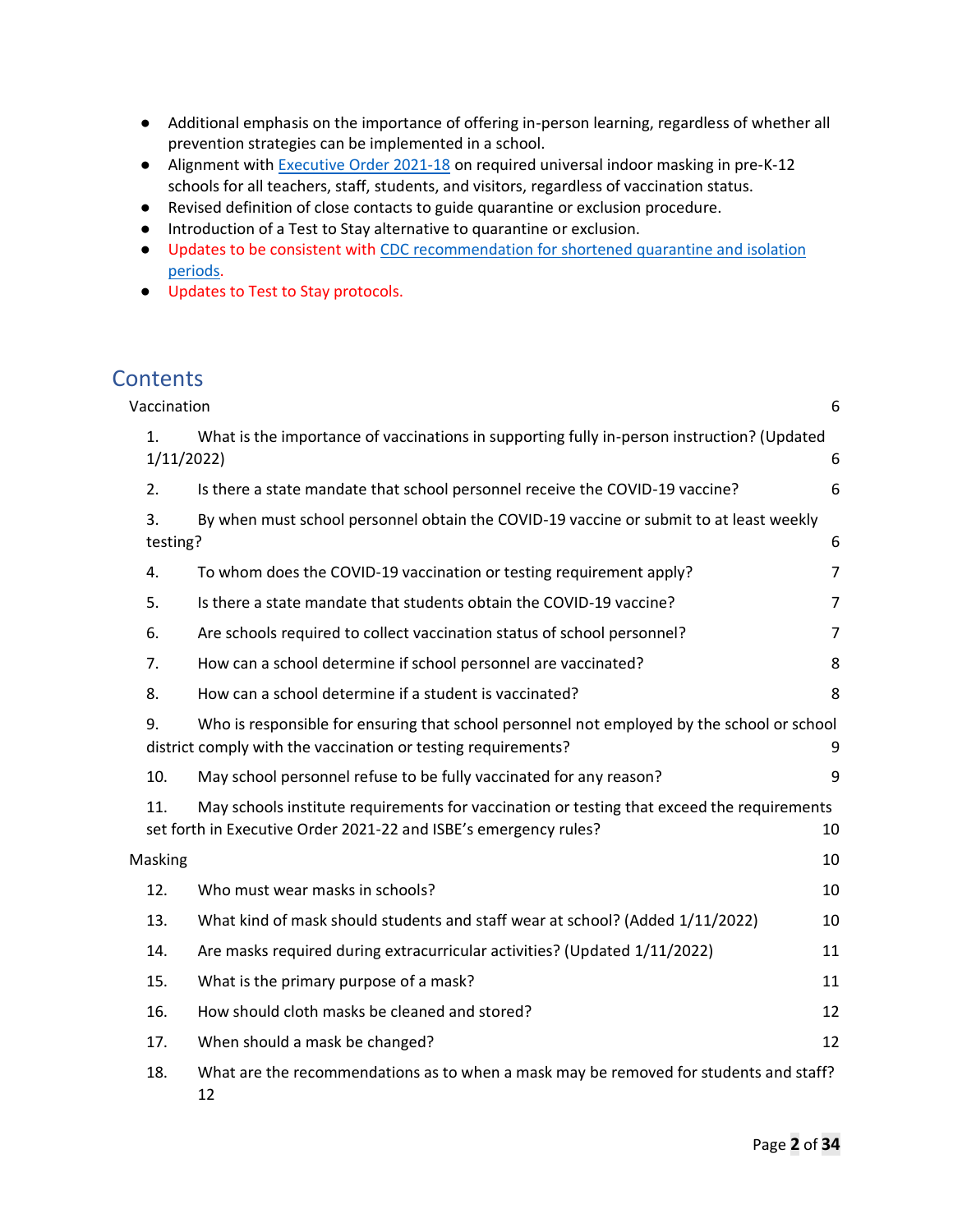| 19.              | What PPE is required by school nurses who are assessing a student or staff member<br>reporting COVID-19-like symptoms?                                                  | 12 |
|------------------|-------------------------------------------------------------------------------------------------------------------------------------------------------------------------|----|
| 20.              | What are the recommendations on using a face shield in lieu of a mask?                                                                                                  | 13 |
| 21.              | How should schools handle students who cannot tolerate a face covering or a face shield<br>due to a medical contraindication? (Updated 1/11/2022)                       | 13 |
| 22.              | What are the recommendations on using a neck warmer in lieu of a cloth mask?                                                                                            | 14 |
| 23.<br>19 case?  | What kind of PPE is required for staff who clean areas used by a suspected or known COVID-                                                                              | 14 |
| 24.              | Can clear masks be utilized?                                                                                                                                            | 14 |
|                  | <b>Physical Distancing</b>                                                                                                                                              | 14 |
| 25.              | What are the CDC's physical distancing recommendations for individuals in classrooms?                                                                                   | 14 |
| 26.              | What additional prevention measures should schools adopt if maintaining physical<br>distancing of at least 3 feet between students is not feasible in their facilities? | 15 |
| 27.              | What are the CDC's physical distancing recommendations for cafeterias and other areas<br>where food is consumed?                                                        | 15 |
| <b>Testing</b>   |                                                                                                                                                                         | 15 |
| 28.              | Is COVID-19 testing required for unvaccinated school personnel?                                                                                                         | 15 |
| 29.              | What tests may be used for unvaccinated school personnel?                                                                                                               | 15 |
| 30.              | For how long will school personnel who are not fully vaccinated need to submit to testing?<br>15                                                                        |    |
| 31.<br>testing?  | If a school does not operate a testing program, are school personnel required to pay for                                                                                | 16 |
| 32.              | May unvaccinated school personnel purchase and self-administer a test and provide test<br>results to the school for required weekly screening for unvaccinated staff?   | 16 |
| 33.              | How can school personnel who are not fully vaccinated provide proof of a negative test? 16                                                                              |    |
| 34.              | What happens if school personnel undergoing at least weekly testing for COVID-19 receives<br>a positive result? (Updated 1/11/2022)                                     | 17 |
| 35.              | Must a school exclude unvaccinated school personnel who are testing in accordance with<br>applicable testing requirements while they are awaiting test results?         | 17 |
| 36.              | How can testing be used to support in-person instruction? (Updated 1/11/2022)                                                                                           | 17 |
| 37.              | How can testing be used to support participation in extracurricular activities?                                                                                         | 17 |
| 38.              | When a student is tested outside of school, can the school be notified of a confirmed or<br>probable case as quickly as possible?                                       | 18 |
| 39.              | If a student or staff member presents a note from a health provider or negative COVID-19<br>test result, for how many days is that test result valid?                   | 18 |
| 40.<br>1/11/2022 | When is a confirmatory PCR test required for possible cases in the school setting? (Updated                                                                             | 18 |
|                  |                                                                                                                                                                         |    |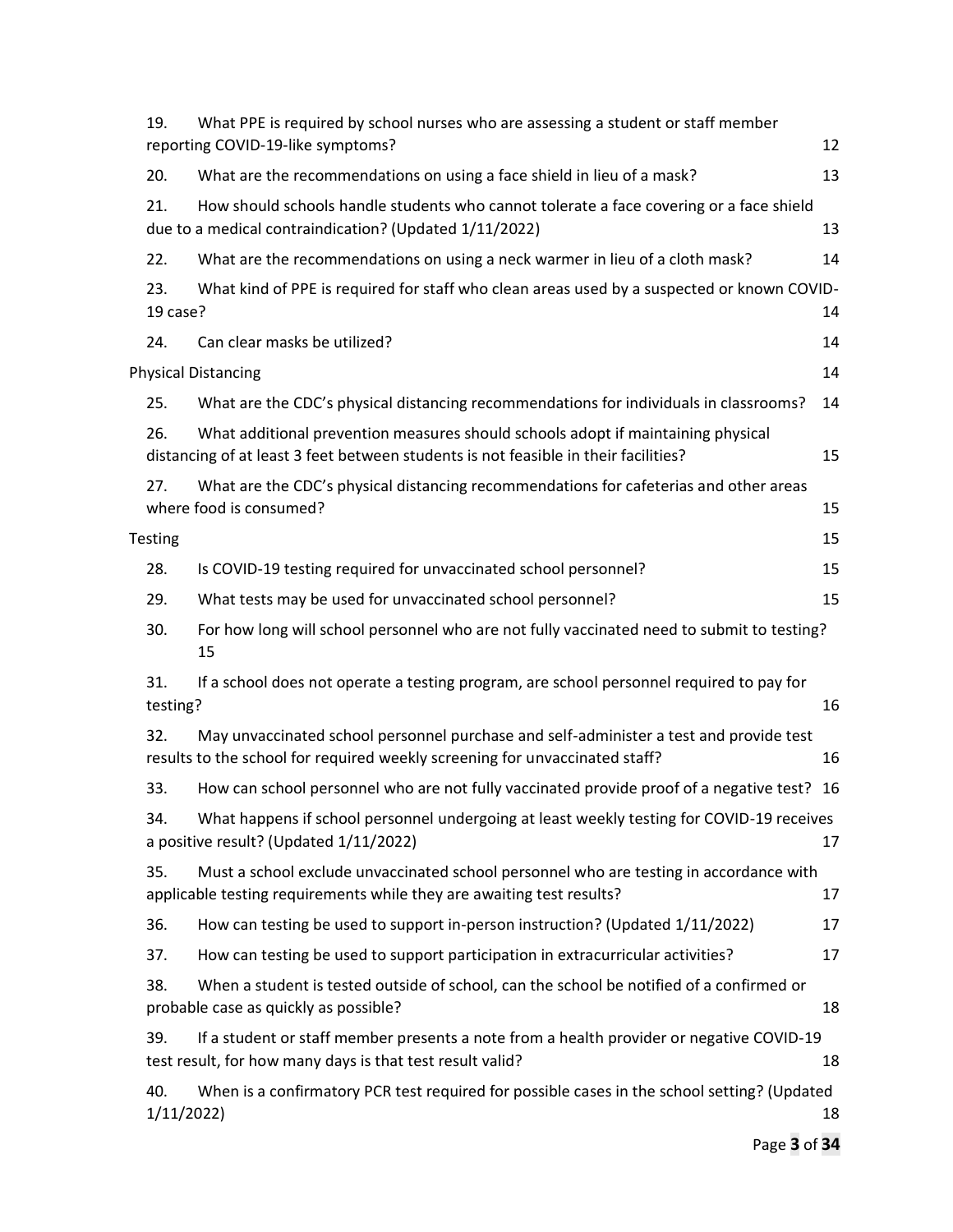| 41.              | Do fully vaccinated persons need to be tested? (Updated 1/11/2022)                                                                                                                                                                                          | 19 |
|------------------|-------------------------------------------------------------------------------------------------------------------------------------------------------------------------------------------------------------------------------------------------------------|----|
|                  | Management of Ill Students and Staff                                                                                                                                                                                                                        | 19 |
| 42.              | Do schools need to conduct temperature checks and symptom screening and/or require<br>parents to provide attestation of negative symptom screening on a daily basis?                                                                                        | 19 |
| 43.              | What actions should be taken by students/staff sent home with COVID-19-like symptoms?<br>(Updated 1/11/2022)                                                                                                                                                | 20 |
| 44.              | If a student is sent home sick with suspected COVID-19 symptoms (e.g., cough, fever,<br>diarrhea, shortness of breath, etc.), must all their siblings/household members be sent home as<br>well? (Updated 1/11/2022)                                        | 20 |
| 45.<br>case? 21  | How many symptoms does a person need to have to be considered a suspect COVID-19                                                                                                                                                                            |    |
| 46.              | What temperature is the fever threshold to be considered a symptom of COVID-19 and for<br>the purposes of sending ill students and staff home?                                                                                                              | 21 |
| 47.              | What are the recommendations for someone who has previously tested positive for COVID-<br>19? (Updated 1/11/2022)                                                                                                                                           | 21 |
|                  | Contract Tracing, Exclusion and Quarantine                                                                                                                                                                                                                  | 21 |
| 48.              | How are close contacts determined in school? (Updated 1/11/2022)                                                                                                                                                                                            | 21 |
| 49.              | Who will do contact tracing?                                                                                                                                                                                                                                | 22 |
| 50.              | Is contact tracing only performed when a positive test is received?                                                                                                                                                                                         | 23 |
| 51.              | If a confirmed or probable COVID-19 case is identified in a classroom, or on a school bus,<br>who will be considered close contacts that need to be excluded? Will this include the entire<br>classroom or all the students on the bus? (Updated 1/11/2022) | 23 |
| 52.<br>1/11/2022 | Do vaccinated students and staff have to be excluded after an exposure to a case? (Updated                                                                                                                                                                  | 23 |
| 53.              | Does an individual with positive SARS-CoV-2 antibody testing need to be excluded if<br>identified as a close contact? (Updated 1/11/2022)                                                                                                                   | 24 |
| 54.<br>excluded? | If a student or staff member is identified as a close contact to a person with COVID-19 and is<br>excluded from school, are their household members and close contacts also required to be                                                                  | 24 |
| 55.              | What are best practices for exclusion and quarantine? (Added 1/11/2022)                                                                                                                                                                                     | 24 |
| 56.              | What restrictions on activities do students and staff have after completing exclusion or Test<br>to Stay, especially those returning after 5 days? (Added 1/11/2022)                                                                                        | 25 |
|                  | <b>Cleaning and Disinfection</b>                                                                                                                                                                                                                            | 25 |
| 57.              | What kind of cleaning and disinfection for schools is recommended?                                                                                                                                                                                          | 25 |
| Outbreaks        |                                                                                                                                                                                                                                                             | 26 |
| 58.              | What is the definition of an outbreak in pre-K-12 schools?                                                                                                                                                                                                  | 26 |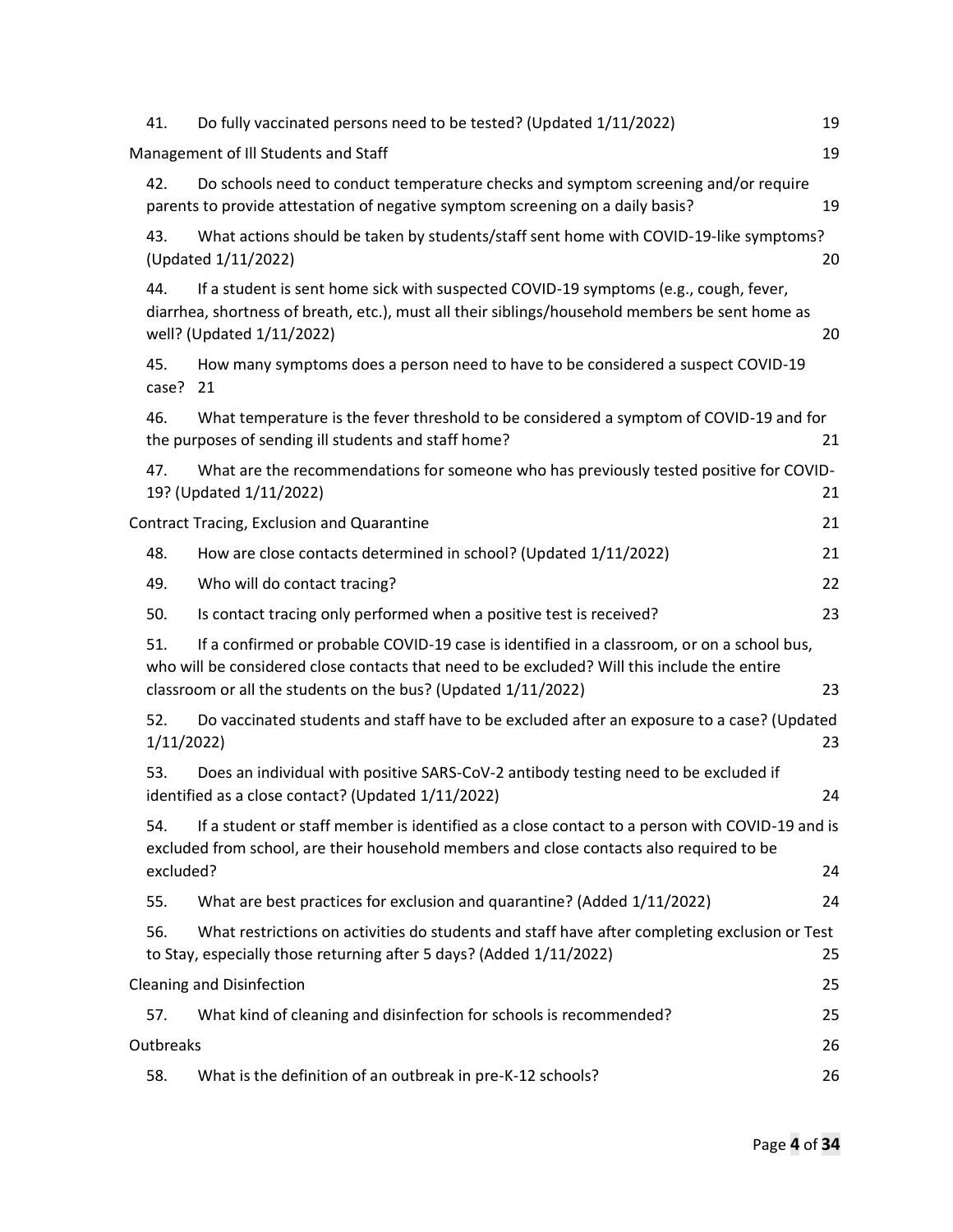| 59.             | If there is a large outbreak of COVID-19 within a school, what are the recommendations for<br>temporary school closure? (Updated 1/11/2022)                                          | 27 |
|-----------------|--------------------------------------------------------------------------------------------------------------------------------------------------------------------------------------|----|
| 60.             | Are there alternative strategies to school closure during a large outbreak that may be<br>considered or employed? (Updated 1/11/2022)                                                | 27 |
|                 | <b>Communication and Reporting</b>                                                                                                                                                   | 27 |
| 61.             | Are schools required to report information to the local health department including cases,<br>type and onset of symptoms, number of exposed persons, etc.?                           | 27 |
| 62.             | Is there a template letter for schools to use when notifying parents/guardians, students,<br>and staff of a case of COVID-19?                                                        | 28 |
| 63.             | Is it a Family Educational Rights and Privacy Act (FERPA) violation to notify the LHD/IDPH or<br>staff and parents of a confirmed or probable case(s) in our school?                 | 28 |
| 64.<br>(HIPAA)? | Does contact tracing violate the Health Insurance Portability and Accountability Act                                                                                                 | 28 |
| 65.             | If we have a case of COVID-19 in a student at our school, what is our responsibility for<br>notifying schools attended by siblings of the case?                                      | 28 |
| 66.             | Besides public health authorities, who should be notified of a case of COVID-19 at our<br>school? Must we notify the entire district, or only the classroom or the building?         | 29 |
|                 | Special Situations/Other Groups                                                                                                                                                      | 29 |
| 67.             | Can the school nurse administer nebulizer treatments on campus?                                                                                                                      | 29 |
| 68.<br>classes? | Playing of some music instruments and singing are recognized as ways COVID-19 can be<br>spread more easily by respiratory droplets. How can we prevent transmission in band or music | 29 |
| 69.             | Occasionally, students share music, equipment, and even instruments. How do we manage<br>these situations?                                                                           | 30 |
| 70.             | If an athlete is diagnosed with COVID-19, is it up to the school to notify all other teams that<br>the athlete has been in contact with?                                             | 30 |
| 71.             | What is the role of the local health department in a situation involving an athlete diagnosed<br>with COVID-19? (Updated 1/11/2022)                                                  | 30 |
|                 | <b>Determining Prevention Strategies</b>                                                                                                                                             | 31 |
| 72.             | How should schools apply the CDC's recommended layered prevention strategies?                                                                                                        | 31 |
| 73.             | How can schools determine what level of transmission is occurring in their community?                                                                                                | 32 |
| 74.             | How can schools determine vaccine coverage in their community?                                                                                                                       | 33 |
| 75.             | What are the CDC's requirements for school buses and other school-related transportation?<br>33                                                                                      |    |
|                 | <b>Travel Restrictions</b>                                                                                                                                                           | 33 |
| 76.             | Do my school-aged children have to quarantine after returning from domestic travel?                                                                                                  | 33 |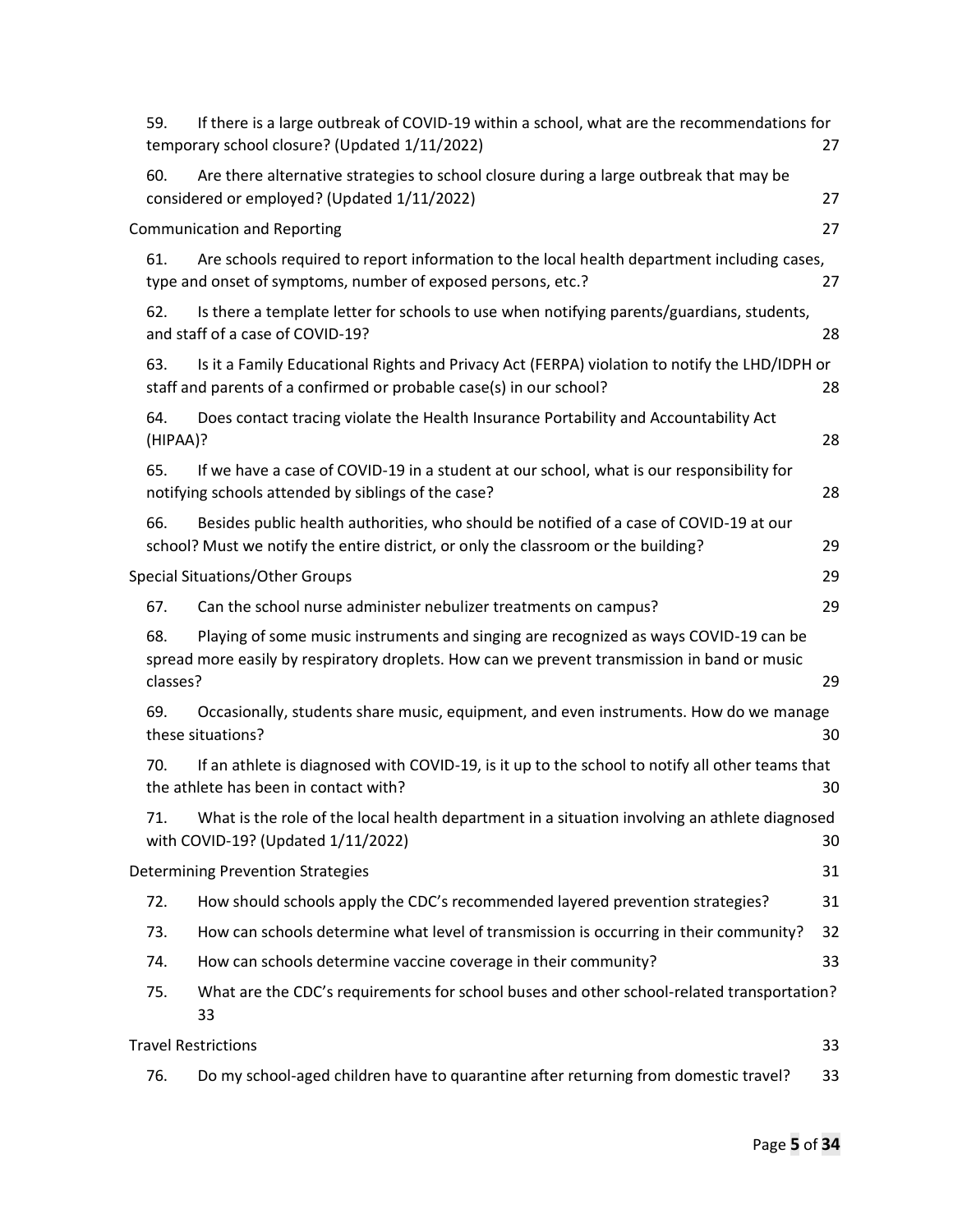| 77.              | Are there any current domestic or international travel restrictions for which we should be |    |  |
|------------------|--------------------------------------------------------------------------------------------|----|--|
|                  | monitoring and excluding students and staff?                                               | 34 |  |
| <b>Resources</b> |                                                                                            | 34 |  |
| 78.              | <b>School Toolkits and Checklists</b>                                                      | 34 |  |

# *Vaccination*

# **1. What is the importance of vaccinations in supporting fully in-person instruction? (Updated 1/11/2022)**

Achieving high levels of COVID-19 vaccination among eligible students, as well as teachers, staff, and household members, is critical to help schools safely resume full operations.

Vaccination is currently the leading public health prevention strategy to end the COVID-19 pandemic. People who are fully vaccinated against COVID-19 are at low risk of symptomatic or severe infection. A growing body of evidence suggests that people who are fully vaccinated against COVID-19 are less likely to have an asymptomatic infection or transmit COVID-19 to others than people who are not fully vaccinated. (See Question 8 below about ways schools can determine students' vaccination status.)

Everyone 5 years of age or older is eligible for COVID-19 vaccination. Youth aged 12-17 years old and adults aged 18 years and older are also eligible for **booster doses**, per the CDC's recommendations. Schools can promote vaccinations among teachers, staff, families, and eligible students by providing information about COVID-19 vaccination, encouraging vaccine trust and confidence, and establishing supportive policies and practices that make getting vaccinated as easy and convenient as possible.

See a listing of vaccination resources and supports on ISBE's COVID-19 Website under the dropdown entitled "Supporting COVID-19 Vaccination."

### **2. Is there a state mandate that school personnel receive the COVID-19 vaccine?**

Executive Order 2021-22 and 23 Ill. Admin. Code 6 require all school personnel to be fully vaccinated against COVID-19 or submit to at least weekly testing.

### **3. By when must school personnel obtain the COVID-19 vaccine or submit to at least weekly testing?**

Per Executive Order 2021-22 and 23 Ill. Admin. Code 6, school personnel must be vaccinated against COVID-19 in accordance with the following timeline:

- School personnel acting in their school-based role on or before the effective date of Executive Order 2021-22 must receive, at a minimum, the first dose of a two-dose vaccine series or a single-dose vaccine by September 19, 2021, and, if applicable, the second dose of a two-dose COVID-19 vaccine series within 30 days following the administration of their first dose.
- School personnel first starting in their school-based role after the effective date of Executive Order 2021-22 must receive, at a minimum, the first dose of a two-dose vaccine series or a single-dose vaccine within 10 days of their start date in the school-based role, and, if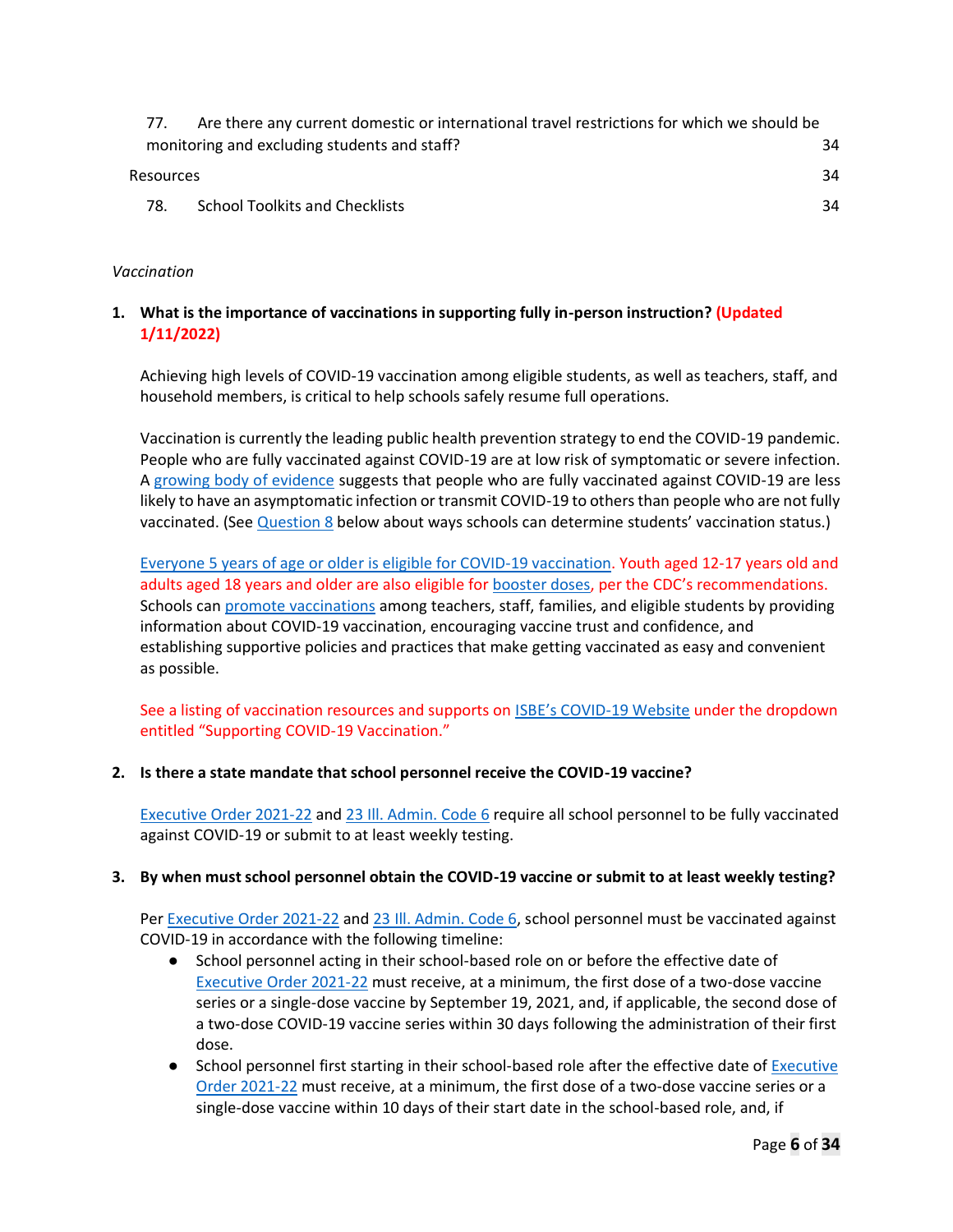applicable, the second dose of a two-dose COVID-19 vaccine series within 30 days following the administration of their first dose.

Beginning September 19, 2021, school personnel who are not fully vaccinated must be tested for COVID-19 with either a PCR or antigen test that either has emergency use authorization by the FDA or is operating per the Laboratory Developed Test requirements by the U.S. Centers for Medicare and Medicaid Services (CMS) until they are fully vaccinated. Testing must occur at least weekly for unvaccinated school personnel.

If a school is experiencing an outbreak of COVID-19 and school personnel who are not fully vaccinated may be part of the outbreak as determined by public health authorities, such school personnel must be tested two times per week for the duration of that outbreak. Individuals who tested positive for COVID-19 within the prior 90 days and are currently asymptomatic may be exempted from testing during outbreaks, unless otherwise required by local public health officials. Individuals who are fully vaccinated and a close contact of a COVID-19 case should be tested 5 to 7 days after exposure.

#### **4. To whom does the COVID-19 vaccination or testing requirement apply?**

The requirement applies to all public and nonpublic pre-K-12 school personnel.

"School" means any public or nonpublic elementary or secondary school, including charter schools, serving students in pre-kindergarten through  $12<sup>th</sup>$  grade, including any state-operated residential schools such as the Philip Rock Center and School, the Illinois School for the Visually Impaired, the Illinois School for the Deaf, and the Illinois Mathematics and Science Academy. The term "school" does not include the Illinois Department of Juvenile Justice.

"School personnel" means any person who (1) is employed by, volunteers for (including but not limited to coaches, before and after school program volunteers, chaperones, etc.), or is contracted to provide services for a school or school district serving students in pre-kindergarten through  $12<sup>th</sup>$ grade, or who is employed by an entity that is contracted to provide services to a school, school district, or students of a school, and (2) is in close contact (fewer than 6 feet) with students of the school or other school personnel for more than 15 minutes at least once a week on a regular basis as determined by the school. The term "school personnel" does not include any person who is present at the school for only a short period of time and whose moments of close physical proximity to others on site are fleeting (e.g., contractors making deliveries to a site where they remain physically distanced from others or briefly entering a site to pick up a shipment).

#### **5. Is there a state mandate that students obtain the COVID-19 vaccine?**

There is no state mandate for pre-K-12 students to obtain the COVID-19 vaccine. However, the CDC and IDPH strongly encourage all individuals eligible for the COVID-19 vaccine to be vaccinated. Vaccination benefits not only the individual, but also schools and communities by reducing transmission

#### **6. Are schools required to collect vaccination status of school personnel?**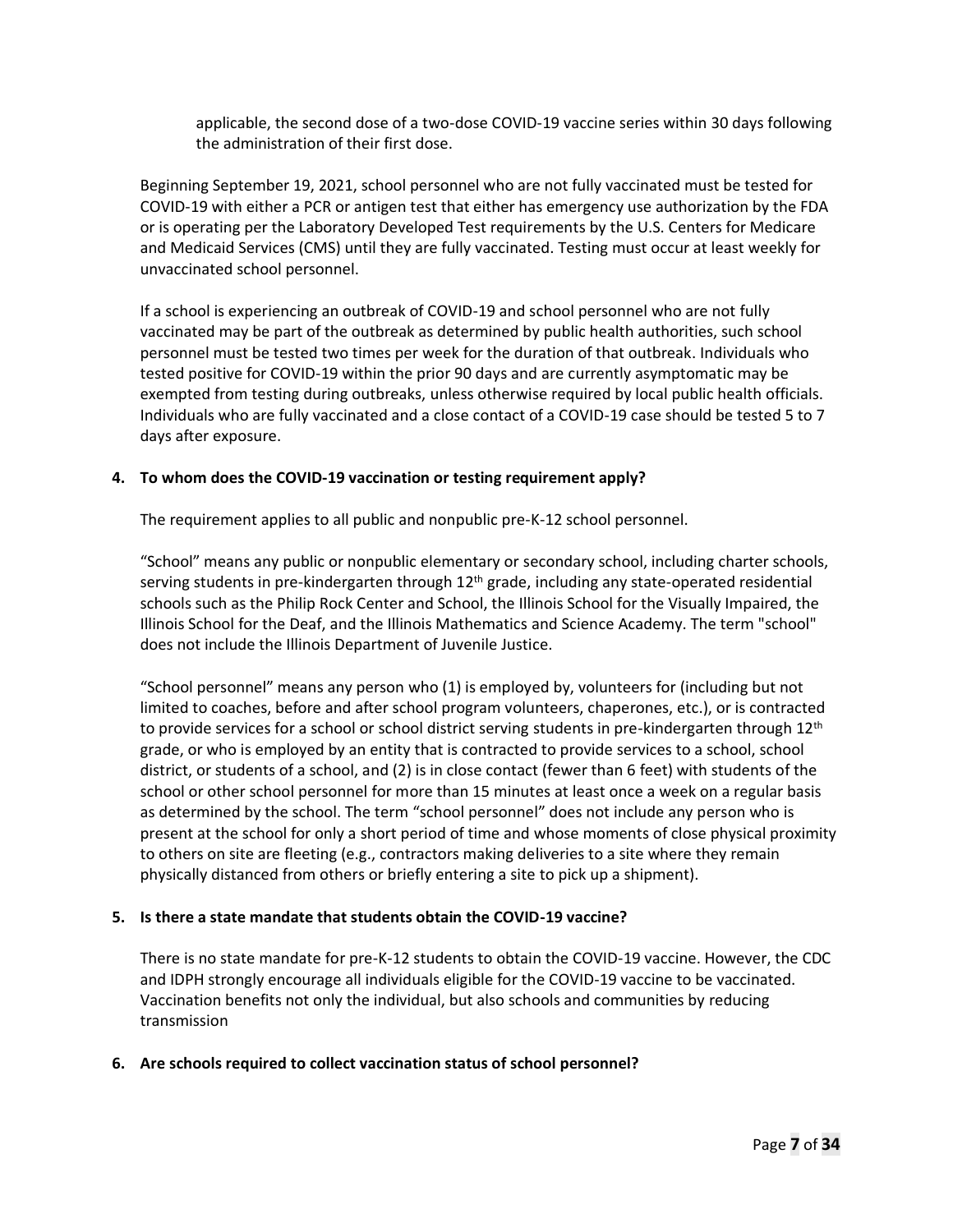Yes, 23 Ill. Admin. Code 6 requires all schools to maintain a record for school personnel employed by the school or school district that identifies them as one of the following: fully vaccinated, unvaccinated and compliant with the testing requirements, or excluded from school premises.

Each school shall maintain the following documentation for each school personnel employed by the school or district, as applicable:

- 1. Proof of vaccination against COVID-19.
- 2. The results of COVID-19 tests.

Schools shall maintain any school personnel medical records in accordance with applicable law.

### **7. How can a school determine if school personnel are vaccinated?**

Schools must require school personnel who are fully vaccinated against COVID-19 to submit proof of vaccination against COVID-19 to the school by September 19, 2021, or immediately upon becoming fully vaccinated.

"Proof of Vaccination Against COVID-19" means: (1) a Centers for Disease Control and Prevention (CDC) COVID-19 vaccination record card or photograph of such card, (2) documentation of vaccination from a health care provider or an electronic health record, or (3) state immunization records.

Adults can authorize release of such proof for themselves by completing a request for immunization records from the Illinois Comprehensive Automated Immunization Registry Exchange (I-CARE). (Chicago residents can complete the request for immunization records using this form.) Adults can also access their vaccination records through IDPH's immunization portal, Vax Verify, which allows Illinois residents 18 years and older to check their COVID-19 vaccination record.

Federal laws do not prevent employers from requiring employees to bring in documentation or other confirmation of vaccination. This information, like all medical information, must be kept confidential and stored separately from the employee's personnel files under the Americans with Disabilities Act.

### **8. How can a school determine if a student is vaccinated?**

Schools can choose how and whether they will identify students who have been vaccinated and should communicate their strategies and any changes in plans to school personnel, to families, and directly to eligible students. For instance, schools may request proof of vaccination from parents for their children to determine vaccination status. Adults can authorize release of such proof for their children by completing a request for immunization records (Chicago residents can complete the request for immunization records using this form) from the Illinois Comprehensive Automated Immunization Registry Exchange (I-CARE).

Schools that plan to request voluntary submission of documentation of students' COVID-19 vaccination status should use the same standard protocols that are used to collect and to secure other immunization or health status information from students. The protocol to collect, to secure, to use, and to further disclose this information should comply with relevant statutory and regulatory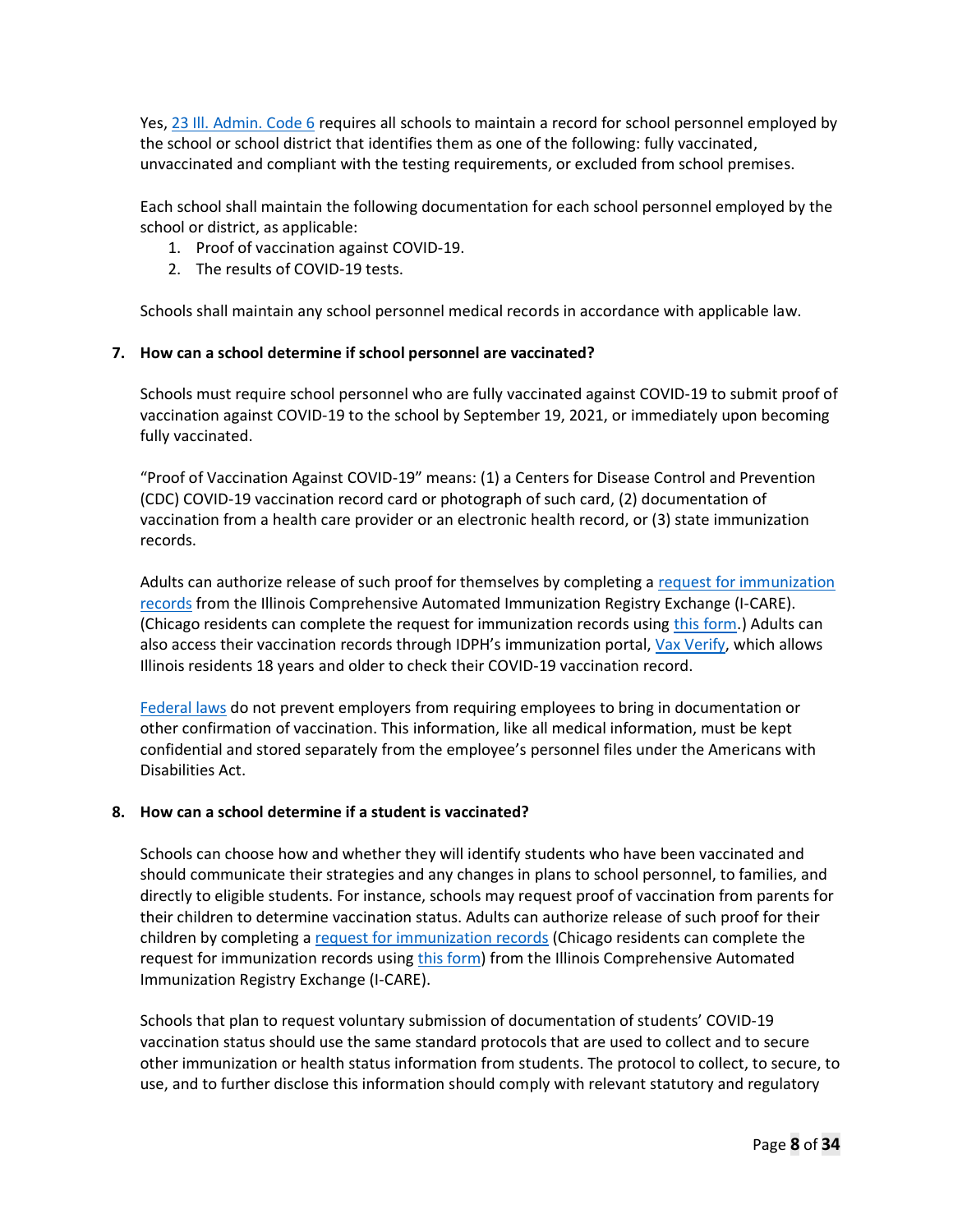requirements, including Family Educational Rights and Privacy Act (FERPA) statutory and regulatory requirements.

In addition, local school authorities are permitted to access the statewide immunization database to review student immunization records. Only employees who have direct responsibility for ensuring student compliance with 77 Ill. Adm. Code 665.210 can apply for and receive access to I-CARE, the statewide system. No access will be granted to other personnel, such as superintendents or human resource managers. All individuals with I-CARE access are subject to all requirements and penalties authorized by the Health Insurance Portability and Accountability Act of 1996 (HIPAA). School employees may apply for access to I-CARE by following the instructions. Contact I-CARE program staff via email at dph.icare@illinois.gov for more information.

# **9. Who is responsible for ensuring that school personnel not employed by the school or school district comply with the vaccination or testing requirements?**

The school or school district is ultimately responsible for ensuring that all individuals who meet the definition of school personnel comply with the vaccination or testing requirements, regardless of employer. However, it is expected that any entity who employ school personnel will also ensure that such individuals meet the vaccination or testing requirements.

For school personnel who are not employed by the school or school district but are providing services through another entity (i.e., a contractor or service provider of the school), the school may determine that such school personnel are compliant with **Executive Order 2021-22** by requiring the entity to:

- 1. Collect proof of vaccination against COVID-19 from the school personnel or proof of compliance with the testing requirements under Section 6.40 and
- 2. submit an attestation to the school that they have collected this proof for any school personnel they will provide to the school.

Non-school district entities that employ individuals who fall within the definition of school personnel may request permission from the school districts they serve to have those employees participate in the weekly COVID-19 testing services that those school districts provide to their employees. School districts are encouraged, but not required, to grant permission for the employees of entities who provide services to their schools to participate in the school district's COVID-19 testing program.

### **10. May school personnel refuse to be fully vaccinated for any reason?**

School personnel may choose not to be vaccinated due to a religious objection, a medical contraindication to the COVID-19 vaccine, or for any other reason. However, both the CDC and IDPH strongly encourage all individuals eligible for the COVID-19 vaccine to be vaccinated and for schools and school districts to encourage their employees to be vaccinated. Regardless of the reason for refusing vaccination, all school personnel who are not fully vaccinated must submit to at least weekly testing beginning September 19, 2021, and must continue to submit to at least weekly testing until they are fully vaccinated. Asymptomatic school personnel who tested positive for COVID-19 within the prior 90 days may be exempted from weekly testing for that 90-day period from infection on the condition that they provide confirmation of prior infection.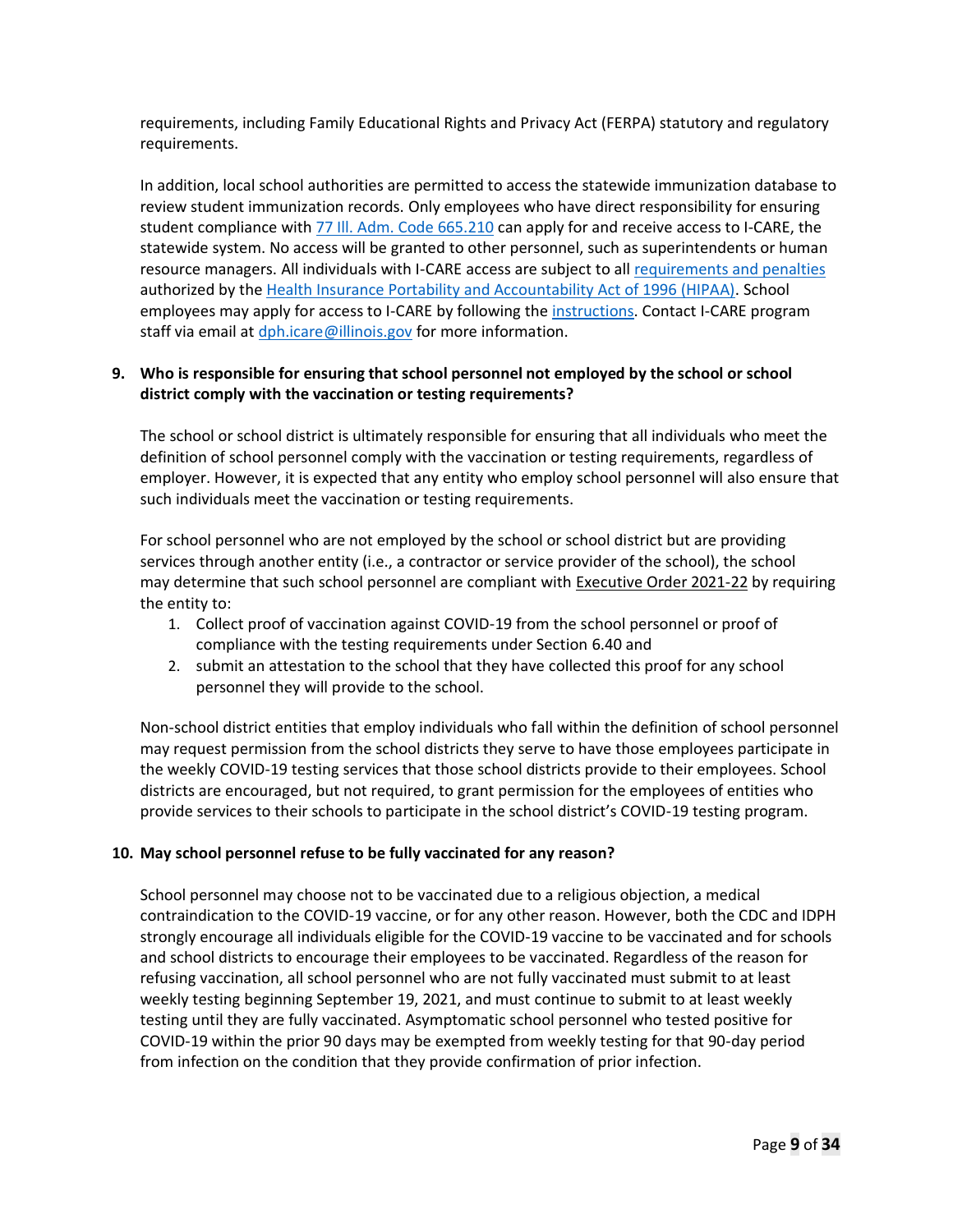### **11. May schools institute requirements for vaccination or testing that exceed the requirements set forth in Executive Order 2021-22 and ISBE's emergency rules?**

Yes, a school may adopt vaccination or testing requirements that exceed the requirements in Executive Order 2021-22. For example, a school may require that all school personnel, other than those with a religious objection or who have a medical contraindication to the COVID-19 vaccine, be fully vaccinated. Likewise, a school may require more frequent testing than is prescribed by Executive Order 2021-22 and 23 Ill. Admin. Code 6.

#### *Masking*

#### **12. Who must wear masks in schools?**

Everyone. Executive Order 2021-18 requires that all teachers, staff, students, and visitors to pre-K-12 schools wear a mask while indoors, regardless of vaccination status.

The following categories of people are exempted from the requirement to wear a mask:

- Children under 2 years of age.
- A person who cannot wear a mask or cannot safely wear a mask because of a disability as defined by the Americans with Disabilities Act (ADA) (42 U.S.C. 12101 et seq.). Schools and districts should discuss the possibility of a reasonable accommodation with workers who are unable to wear a mask, or who have difficulty wearing certain types of masks because of a disability.
- A person for whom wearing a mask would create a risk to workplace health, safety, or job duty as determined by the relevant workplace safety guidelines or federal regulations.

The CDC Order and Executive Order 2021-18 require passengers and drivers to wear a mask on school buses.

Appropriate mask use (i.e., covering over face AND nose, correct fit across the face, and the correct material used for masking) is essential to prevent transmission. See CDC guidance.

### **13. What kind of mask should students and staff wear at school? (Added 1/11/2022)**

See the CDC guide to masks for more information on choosing an appropriate mask. IDPH also recommends the following for students, staff, and other individuals in schools:

- Masking at work: Consider choosing from the list of masks reported to meet the new CDC Workplace Performance standard. To date, CDC has identified only two brands that meet the new recommended standards.
- Masking at school and in the community: Consider choosing from the list of masks reported to meet the new ASTM standard for barrier face coverings. When possible, choose a surgical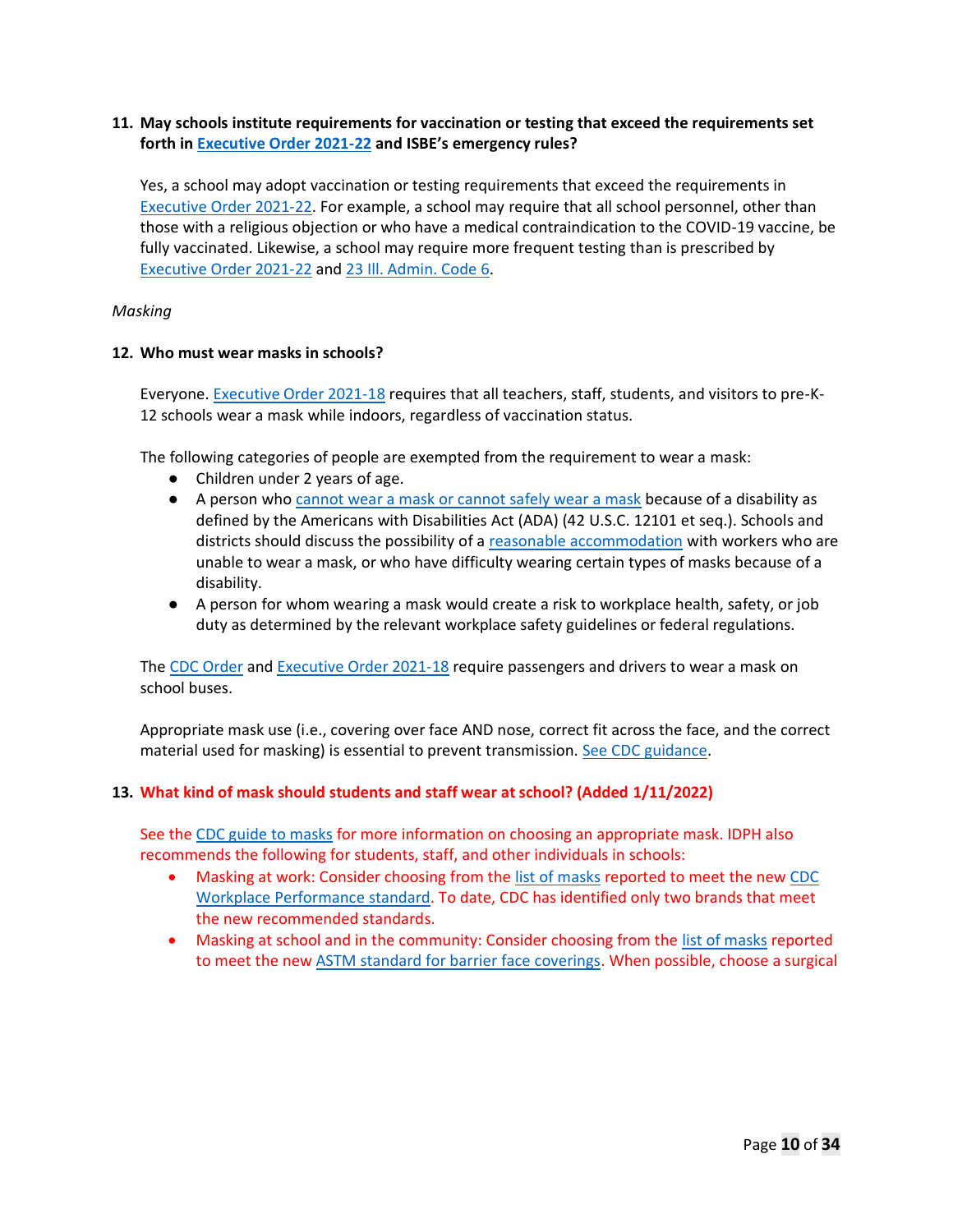mask over a cloth mask.<sup>456</sup> When choosing cloth masks, make sure the mask is washable, breathable, has at least two layers, and fits correctly.

- o Any mask should fit snugly over the nose and chin with no large gaps around the side of the face.<sup>7</sup> Ways to improve a mask's fit include using a nose clip or nose wire, tying a simple knot in the ear loops, $8$  or using a brace over the mask to prevent leaks. $9$  See other suggestions from the CDC on ways to improve how a mask protects you.
- o When choosing a cloth mask, look for those made of tightly woven fabrics with two or more layers.<sup>10</sup> Scarves and other loosely woven fabrics offer less protection.
- $\circ$  One way to ensure a mask has enough layers is to wear two.<sup>11</sup> For example, wear a twolayer cotton mask over a surgical mask.

#### **14. Are masks required during extracurricular activities? (Updated 1/11/2022)**

Yes, when indoors and outdoors for days 6 through 10 for an asymptomatic person returning from five days of isolation, quarantine, or exclusion, or for 10 days for all individuals, regardless of vaccination status, who were exposed to a confirmed or probable case of COVID-19. All teachers, staff, students, and visitors, regardless of vaccination status, must wear a mask while indoors at school, including during sports and other extracurricular activities. All individuals who are currently not being monitored as close contacts, regardless of vaccination status, may remove masks when outdoors during sports and other extracurricular activities, except during activities that are crowded. CDC recommends that people who are not fully vaccinated wear a mask in crowded outdoor settings or during activities that involve sustained close contact with other people who are not fully vaccinated, especially in communities with substantial to high transmission (see Question 78 below for more information on levels of transmission). Those who are fully vaccinated may also wear masks outdoors when in crowded environments, should they wish to do so.

See the IDPH sports guidelines for more information.

#### **15. What is the primary purpose of a mask?**

<sup>4</sup> Sharm, A., Omidvarborna, H., & Kumar, P. (2021). Efficacy of facemaks in mitigating respiratory exposure to submicron aerosols. *Journal of Hazardous Materials*, *422*, 126783. https://doi.org/10.1016/j.jhazmat.2021.126783

<sup>5</sup> Patra, S. S., Nath, J., Panda, S., Das, T., & Ramasamy, B. (2021). Evaluating the filtration efficiency of commerical facemasks' materials against respiratory aerosol droplets. *Journal of the Air & Waste Management Association*, *72*(1), 3-9. https://doi.org/10.1080/10962247.2021.1948459

<sup>6</sup> Lindsley, W. G., Blachere, F. M., Beezhold, D. H., Law, B. F., Derk, R. C., Hettick, J. M., Woodfork, K., Goldsmith, W. T., Harris, J. R., Duling, M. G., Boutin, B., Nurkieqicz, T., Boots, T., Coyle, J., & Noti, J. D. (2021). A comparison of performance metrics for cloth masks as source control devices for simulated cough and exhalation aerosols. *Aerosol Science and Technology*, *55*(10), 1125-1142. https://doi.org/10.1080/02786826.2021.1933377

<sup>7</sup> Konda, A., Prakash, A., Moss, G. A., Schmoldt, M., Grant, G. D., & Guha, S. (2020). Aerosol filtration efficiency of common fabrics used in respiratory cloth masks. *ACS Nano*, *14*(5), 6339-6347. https://doi.org/10.1021/acsnano.0c03252

<sup>8</sup> Arumuru, V., Sankar Samantaray, S., & Pasa, J. (2021). Double masking protection vs. comfort – A quantitative assessment. *Physics of Fluids*, *33*, 077120. https://doi.org/10.1063/5.0058571

<sup>9</sup> Runde, D. P., Harland, K. K., Van Heukelom, P., Faine, B., O'Shaughnessy, P., & Mohr, N. M. (2020). The :double eights mask brace" improves the fit and protection of a basic surgical mask amidst COVID-19 pandemic. *Journal of the American College of Emergency Physicians*, *2*(1), e12335. https://doi.org/10.1002/emp2.12335

<sup>10</sup> Pan, J., Harb, C., Leng, W., & Marr, L. C. (2021). Inward and outward effectiveness of cloth masks, a surgical mask, and a face shield. *Aerosol Science and Technology*, *55*(6), 718-733. https://doi.org/10.1080/02786826.2021.1890687

<sup>11</sup> Arumuru, Sankar Samantaray, & Pasa, 2021: https://doi.org/10.1063/5.0058571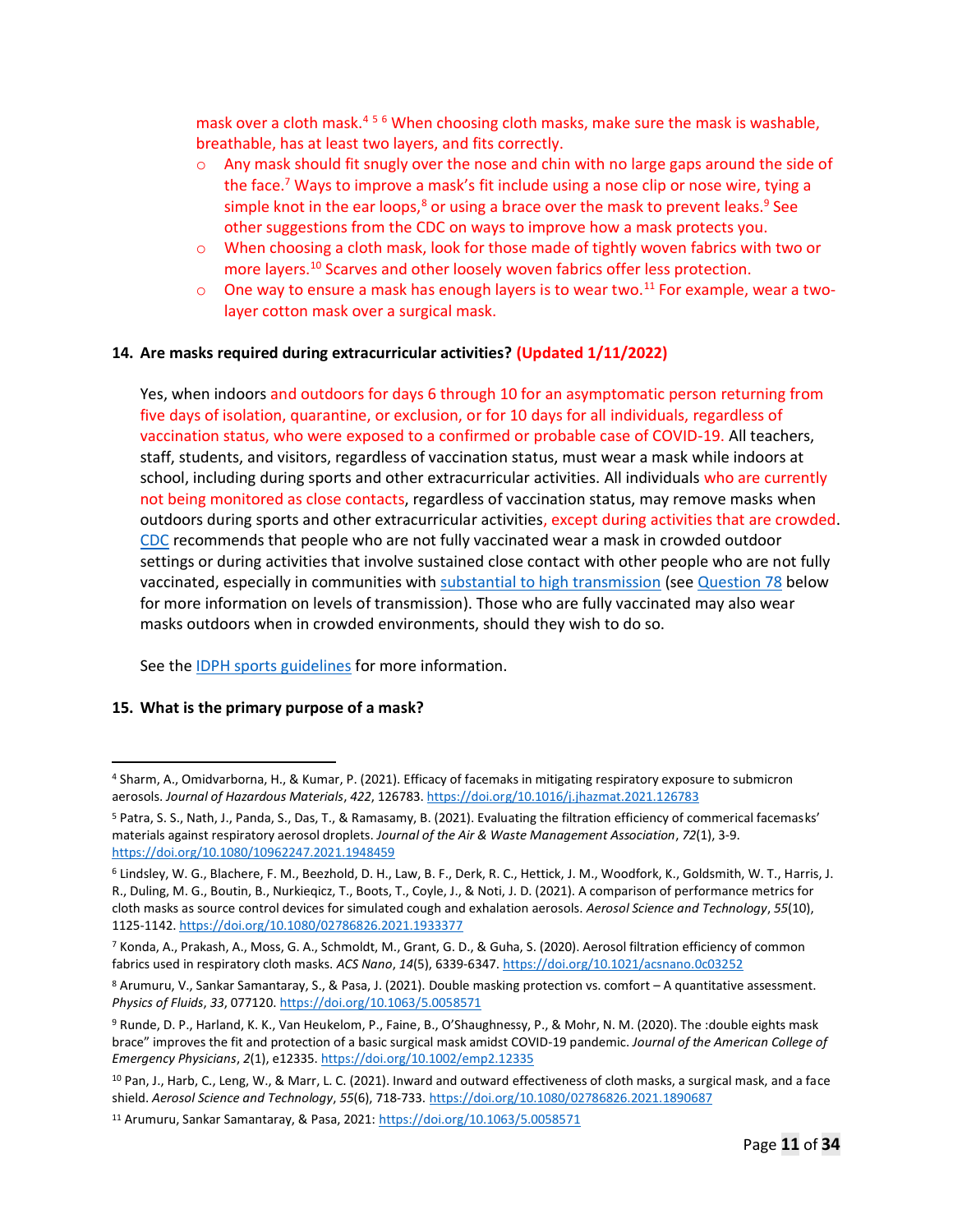Masks act as a simple barrier to help prevent respiratory droplets from traveling into the air and onto other people when the person wearing the mask coughs, sneezes, talks, or raises their voice. This is called source control. The primary purpose of a mask is to prevent the wearer from potentially exposing or infecting others. To be effective, masks must be worn properly and must completely cover both the nose and mouth.

According to the CDC scientific brief on community use of cloth masks to control the spread of SARS-CoV-2, there are at least 10 studies confirming the benefit of masks, with each analysis demonstrating that "following directives from organizational and political leadership for universal masking, new infections fell significantly." The research shared in the brief also supports that "mask wearing has no significant adverse health effects for wearers," including no change in oxygen or carbon dioxide levels and minimal impacts on respiration.

# **16. How should cloth masks be cleaned and stored?**

Personal cloth masks should be taken home, laundered daily, dried in a dryer, and reused. Do not launder N95 or surgical masks. Personal masks should be stored between uses in a clean sealable paper bag or breathable container.

# **17. When should a mask be changed?**

Masks must be changed immediately if soiled, wet, or torn.

# **18. What are the recommendations as to when a mask may be removed for students and staff?**

Executive Order 2021-18 requires universal indoor masking for all teachers, students, staff, and visitors to pre-K-12 schools, regardless of vaccination status. However, masks may be temporarily removed at school in the following circumstances:

- When eating.
- For children while they are napping with close monitoring to ensure no child leaves their designated napping area without putting their mask back on.
- For staff when alone in classrooms or offices with the door closed.
- For staff and students when they are outdoors. However, particularly in areas of substantial to high transmission, per CDC COVID Data Tracker or IDPH's COVID-19 County & School Metrics, staff and students who are not fully vaccinated should wear a mask in crowded outdoor settings or during activities that involve sustained close contact with other people who are not fully vaccinated.

# **19. What PPE is required by school nurses who are assessing a student or staff member reporting COVID-19-like symptoms?**

If the nurse is screening a sick individual, it will be safest for them to be wearing a fit-tested N95 respirator, eye protection with face shield or goggles, gown, and gloves. When performing clinical evaluation of a sick individual, school nurses will use enhanced droplet and contact transmissionbased precautions. Staff performing this evaluation should use appropriate personal protective equipment (PPE) including:

- Fit-tested N95 respirator
- Eye protection with face shield or goggles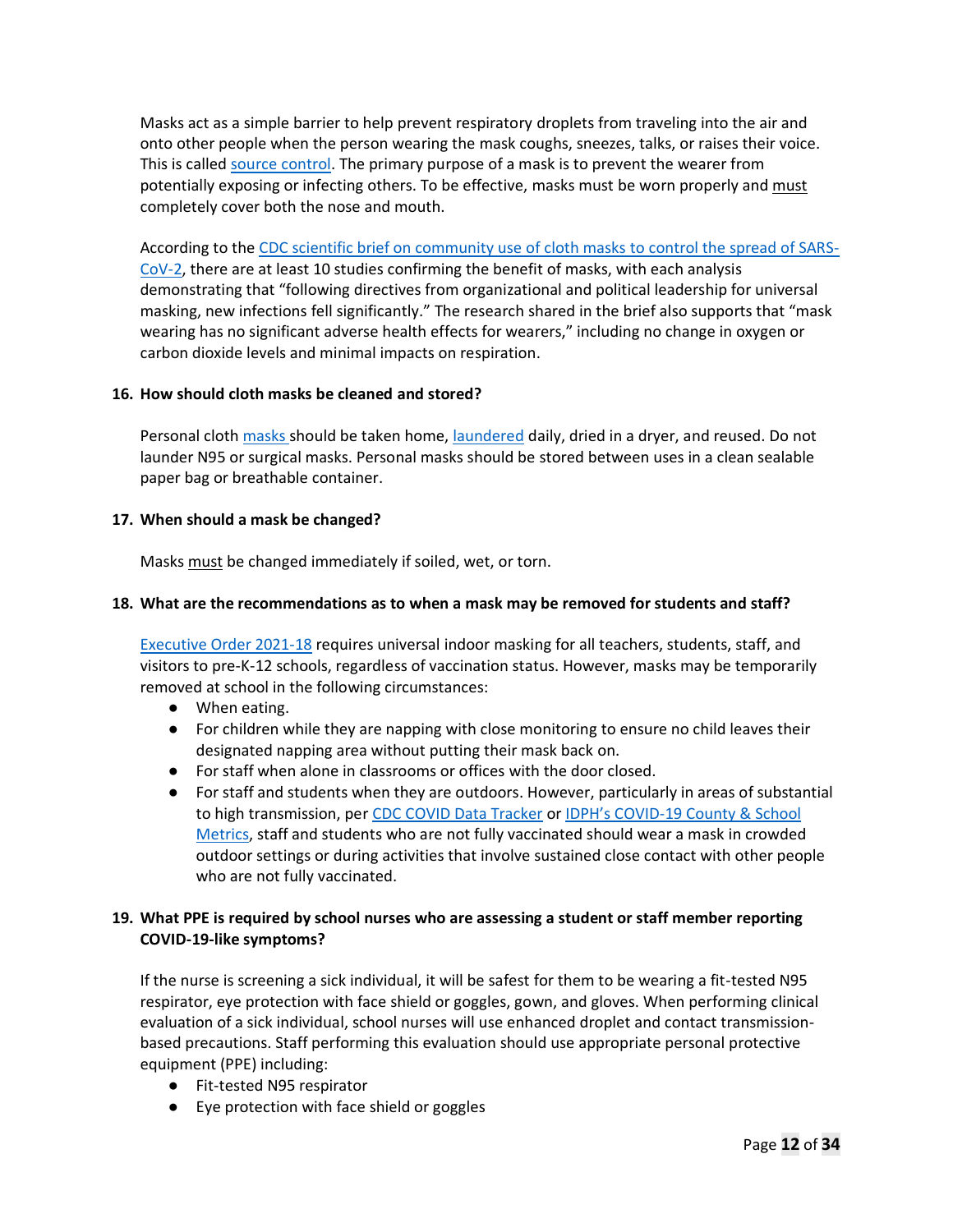- Gown
- Gloves

Any staff member who may be involved in the assessment or clinical evaluation of a student or staff member with COVID-19-like symptoms should be trained on the type of PPE required and how to don (put on) and doff (remove) it correctly and safely.

Respirators, such as N95s, must be used as part of a written respiratory protection program.<sup>12</sup> OSHA requires that N95 respirators be fit tested prior to use. This is an important step to ensure a tight fit for the respirator to be effective in providing protection. If a fit-tested N95 respirator is not available, the next safest levels of respiratory protection include, in the following order: a non-fittested N95 respirator, a KN95 respirator on the FDA-approved list,<sup>13 14 15</sup> or a surgical mask.

#### **20. What are the recommendations on using a face shield in lieu of a mask?**

Because respiratory droplets may be expelled from the sides and bottom of face shields, they do not provide adequate 'source control' and should only be used as a substitute for face coverings in the following limited circumstances:

- Individuals who are under the age of 2.
- Individuals who are unconscious, incapacitated, or otherwise unable to remove the cover without assistance.
- Individuals who provide a health care provider's note as documentation that they have a medical contraindication (a condition that makes masking absolutely inadvisable) to wearing a face covering.
- Teachers needing to show facial expressions where it is important for students to see how a teacher pronounces words (e.g., English learners, early childhood, foreign language, etc.). However, teachers will be required to resume wearing face coverings as soon as possible. Preferred alternatives to teachers wearing face shields include clear face coverings or video instruction. There must be strict adherence to physical distancing when a face shield is utilized.

# **21. How should schools handle students who cannot tolerate a face covering or a face shield due to a medical contraindication? (Updated 1/11/2022)**

Students who are unable to wear a face covering or face shield due to a medical contraindication may not be denied access to in-person education. Staff working with students who are unable to wear a face covering or shield due to a medical contraindication should wear approved and appropriate PPE based on job specific duties and risks and maintain physical distancing as much as

<sup>15</sup> https://higherlogicdownload.s3.amazonaws.com/NASN/3870c72d-fff9-4ed7-833f-

<sup>12</sup> https://www.osha.gov/laws-regs/regulations/standardnumber/1910/1910.134

<sup>13</sup> https://www.fda.gov/medical-devices/coronavirus-disease-2019-covid-19-emergency-use-authorizations-medicaldevices/personal-protective-equipment-euas#appendixa

<sup>14</sup> https://www.cdc.gov/coronavirus/2019-ncov/hcp/ppe-strategy/international-respirator-purchase.html

<sup>215</sup>de278d256/UploadedImages/PDFs/03182020\_NASN\_Facemask\_Considerations\_for\_Healthcare\_Professionals\_in\_Schools. pdf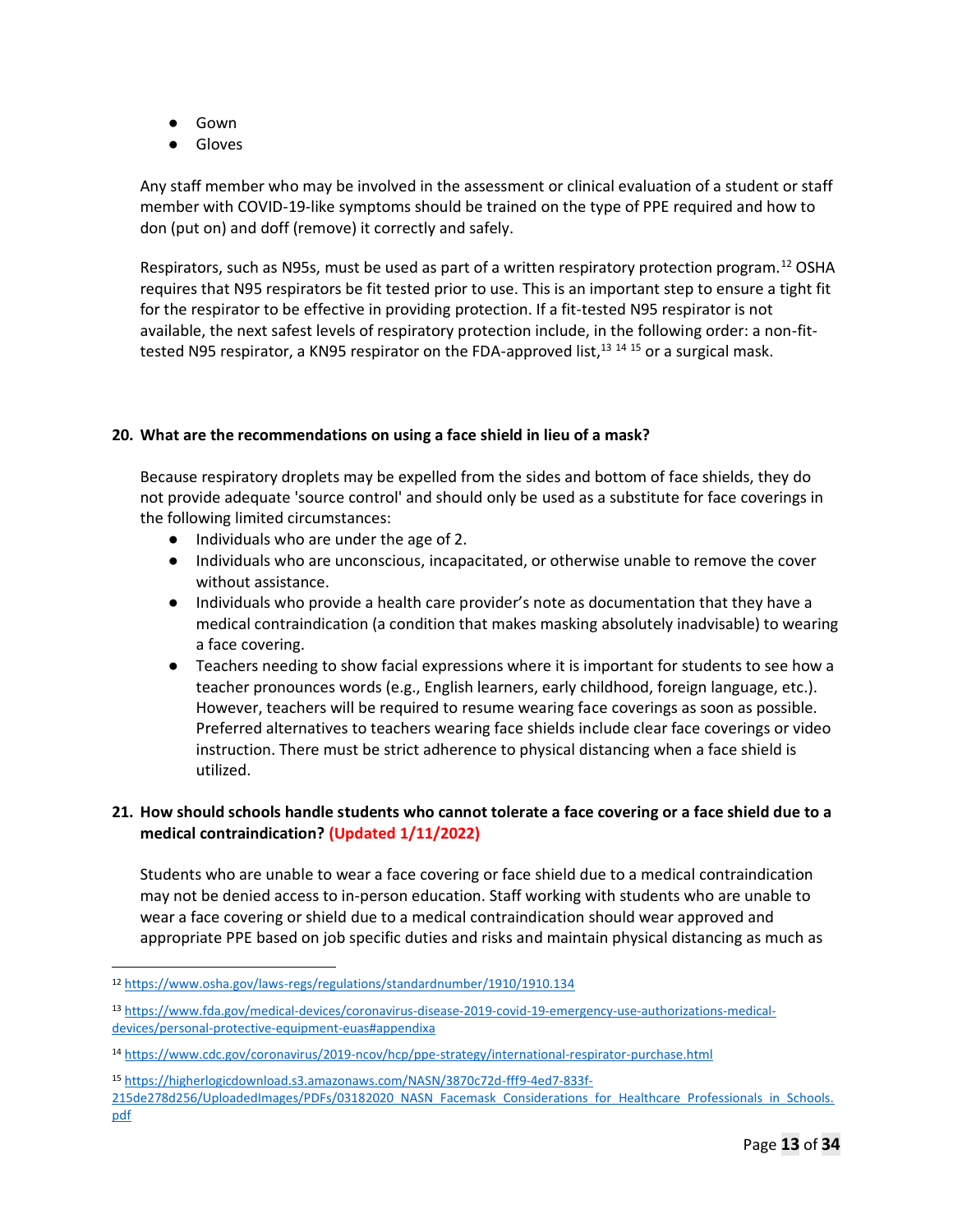possible. Other students should also remain physically distant from students who are unable to wear a face covering or face shield due to a medical contraindication. Those unable to wear a well-fitted mask should be excluded for 10 days.

#### **22. What are the recommendations on using a neck warmer in lieu of a cloth mask?**

It is not known if athletic face coverings/neck warmers provide any benefit as source control to protect others from the spray of respiratory particles. CDC guidance allows neck warmers (e.g., gaiters) if they are at least two layers or fold into at least two layers.

# **23. What kind of PPE is required for staff who clean areas used by a suspected or known COVID-19 case?**

If a janitor is cleaning an area used by a suspected or known COVID-19 case, it is safest for them to wear a fit-tested N95 respirator, eye protection with face shield or goggles, gown, and gloves.

#### **24. Can clear masks be utilized?**

While cloth masks are encouraged to reduce the spread of COVID-19, CDC recognizes there are specific instances when wearing a cloth mask may not be feasible. In these instances, parents, guardians, caregivers, teachers, staff, and school administrators should consider adaptations and alternatives whenever possible. They may need to consult with health care providers for advice about wearing cloth masks and any available adaptations or alternatives.

People who are deaf or hard of hearing—or those who care for or interact with a person who is hearing impaired—may be unable to wear cloth masks if they rely on lipreading to communicate. This may be particularly relevant for faculty or staff teaching or working with students who may be deaf or hard of hearing. In this situation, faculty and staff should consider using a **clear mask** that covers the nose and wraps securely around the face. If a clear mask is not available, consider whether faculty and staff can use written communication (including closed captioning) and decrease background noise to improve communication while wearing a cloth mask that blocks their lips.

In addition to those who interact with people who are deaf or hard of hearing, the following groups of teachers and staff may also consider using clear masks:

- Teachers of young students (e.g., teaching young students to read).
- Teachers of students who are English language learners.
- Teachers of students with disabilities.

#### *Physical Distancing*

#### **25. What are the CDC's physical distancing recommendations for individuals in classrooms?**

CDC recommends schools maintain at least 3 feet of physical distance between students within classrooms, combined with universal indoor mask wearing, to reduce transmission risk. Because of the importance of in-person learning, schools where not everyone is fully vaccinated should implement physical distancing to the extent possible within their structures (in addition to masking and other prevention strategies) but should not exclude students from in-person learning to keep a minimum distance requirement.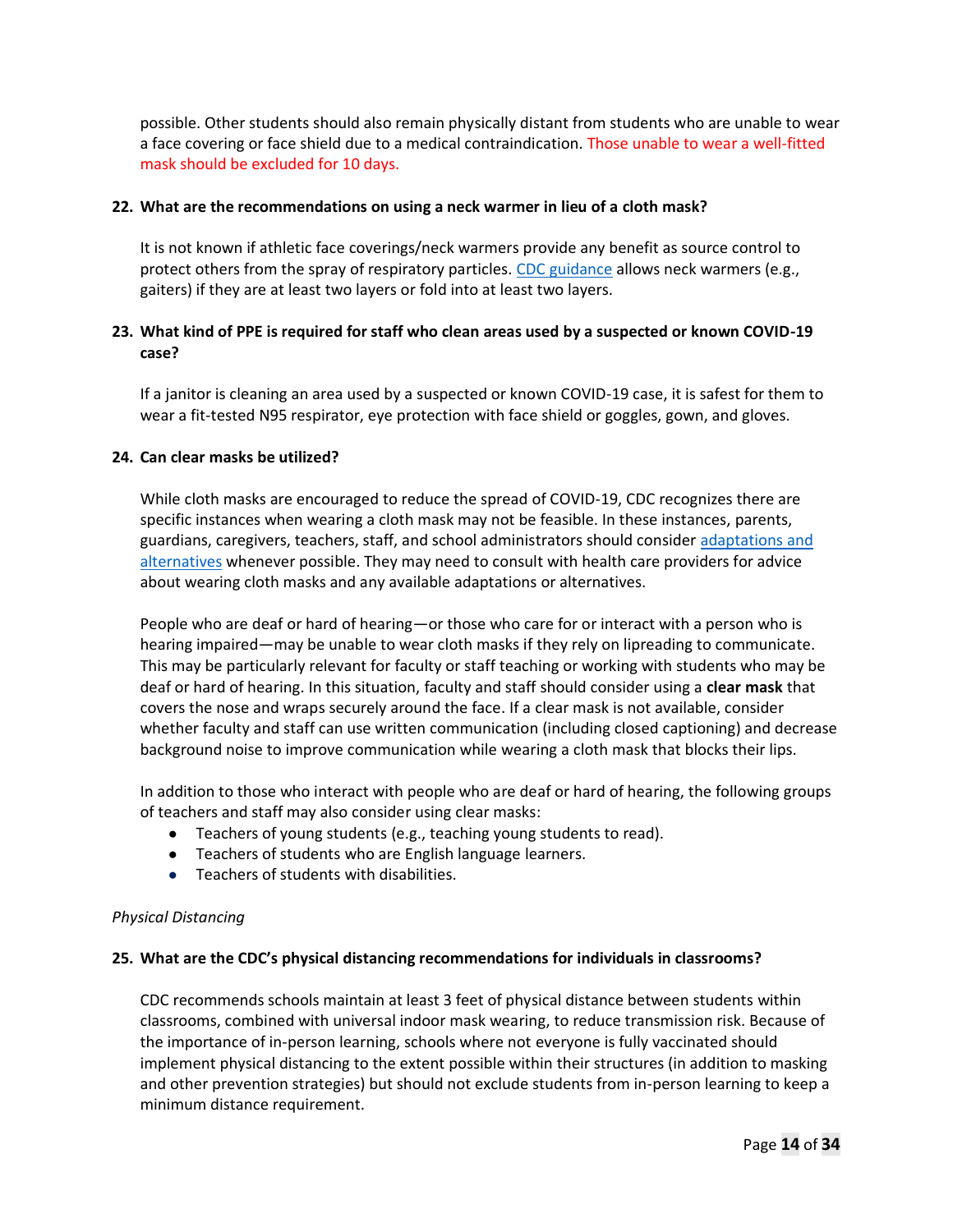# **26. What additional prevention measures should schools adopt if maintaining physical distancing of at least 3 feet between students is not feasible in their facilities?**

When it is not possible to maintain recommended physical distance of at least 3 feet between students, 6 feet between students and teachers/staff, and 6 feet between teachers/staff who are not fully vaccinated, such as when schools cannot fully re-open while maintaining these distances, the other layered prevention strategies play an even more critical role. Universal indoor masking (required for everyone in pre-K-12 schools); screening testing; cohorting; improved ventilation; handwashing; covering coughs and sneezes; staying home when sick with symptoms of infectious illness, including COVID-19; and regular cleaning and disinfecting can help reduce transmission risk.

# **27. What are the CDC's physical distancing recommendations for cafeterias and other areas where food is consumed?**

Schools should maximize physical distance as much as possible when students are moving through the food service line and while eating (especially indoors). Using additional spaces outside of the cafeteria for mealtime seating, such as the gymnasium or outdoor seating, can help facilitate distancing. Schools may wish to consider "staggering" schedules for arrivals/dismissals, hall passing periods, mealtimes, bathroom breaks, etc., to ensure the safety of unvaccinated students and staff. Additionally, risk of transmission may be decreased by improved ventilation strategies per CDC guidance, such as open windows and fans (weather permitting). Staff and students should abstain from physical contact, including, but not limited to, handshakes, high fives, and hugs.

# *Testing*

### **28. Is COVID-19 testing required for unvaccinated school personnel?**

Yes. Beginning September 19, 2021, school personnel who are not fully vaccinated must be tested for COVID-19 at least weekly until they are fully vaccinated. If a school is experiencing an outbreak of COVID-19 and school personnel who are not fully vaccinated may be part of the outbreak, as determined by public health authorities, such school personnel must be tested two times per week for the duration of that outbreak.

#### **29. What tests may be used for unvaccinated school personnel?**

School personnel who are not fully vaccinated must be tested for COVID-19 with either a Nucleic Acid Amplification Test (NAAT), including PCR tests, or an antigen test that either has emergency use authorization by the FDA or is operating per the Laboratory Developed Test requirements by the CMS. The Illinois Department of Public Health recommends PCR testing with less than 48-hour turnaround time. Note that the state's free school testing programs are currently being prioritized for testing students and should not be utilized for testing unvaccinated school personnel.

#### **30. For how long will school personnel who are not fully vaccinated need to submit to testing?**

All school personnel who are not fully vaccinated must submit to at least weekly testing beginning September 19, 2021, and must continue to submit to at least weekly testing until they are fully vaccinated.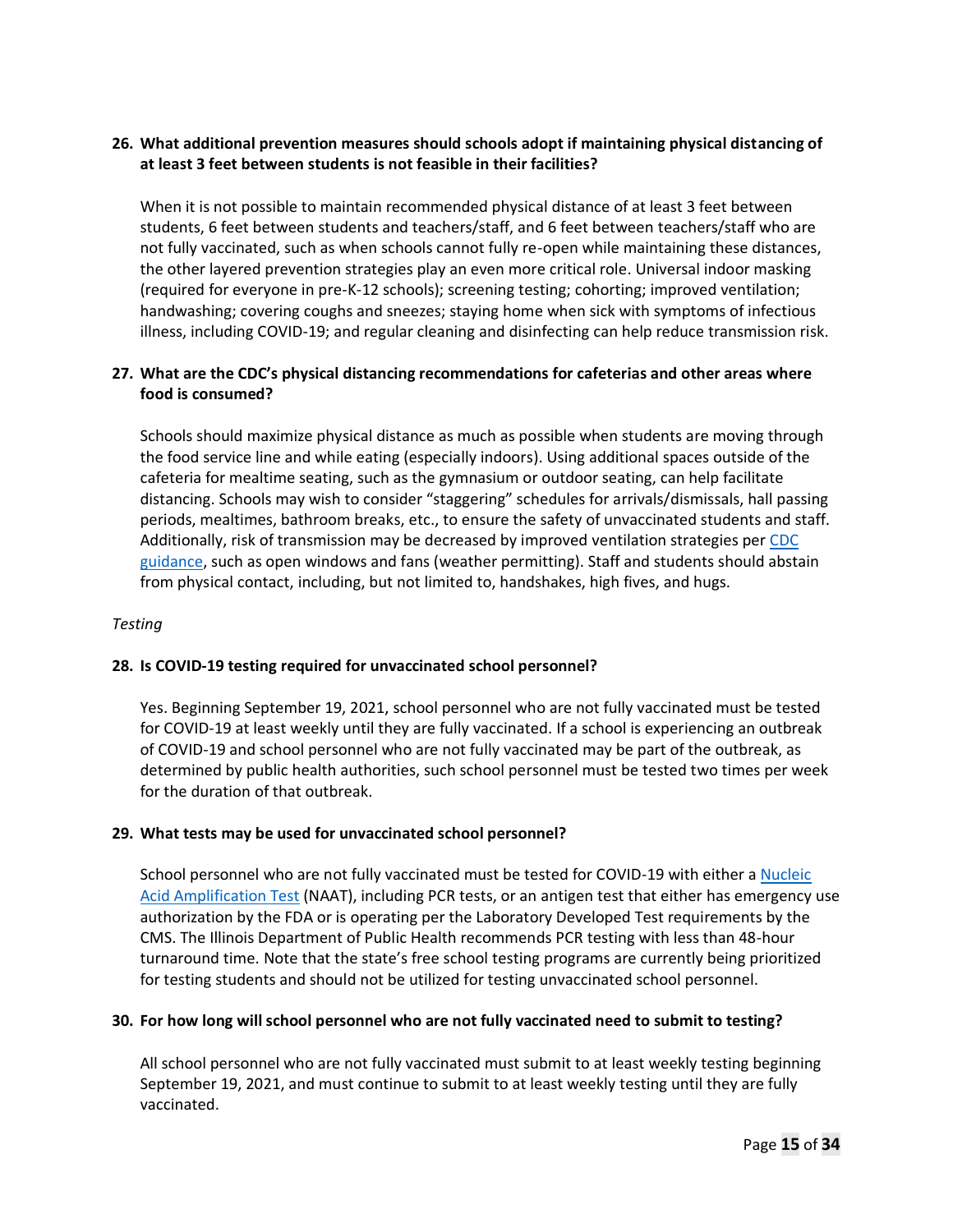# **31. If a school does not operate a testing program, are school personnel required to pay for testing?**

A school may, but is not required to, reimburse school personnel for testing performed outside of school using state or local funds, subject to applicable local collective bargaining agreement provisions. Federal funds may be used to purchase appropriate tests and for test administration costs. However, a school may not use federal funds to reimburse school personnel for tests procured by them outside of the school setting. Generally speaking, testing is covered by health insurance, though school personnel should check with their insurance provider. For additional information, see the IDPH Interim Guidance on Testing for COVID-19 in Community Settings and Schools.

# **32. May unvaccinated school personnel purchase and self-administer a test and provide test results to the school for required weekly screening for unvaccinated staff?**

Yes, though a school may determine its own requirements for test reporting. At-home tests or selftest kits for COVID-19 are available for purchase from retail pharmacies or other outlets. Some of these tests require supervision or proctoring through telehealth, who will then confirm the identity of the person taking the test (e.g., by showing photo ID), while others are fully self-administered. For schools and school districts, at-home or self-tests that are fully self-administered are permissible when the school or school district requires proof of the test result through a video or picture of the test result to be available upon request from the school personnel. If schools or school districts choose to allow their school personnel to use at-home tests that are self-administered to attest to their negative status, they should be aware of the limitations of these tests, such as inadvertent improper administration and difficulty in verifying the reported results against the individual's identity. Over-the-counter tests are not recommended for students or staff excluded due to COVID-19-like symptoms (see Question 45).

### **33. How can school personnel who are not fully vaccinated provide proof of a negative test?**

As required by Executive Order 2021-22, school personnel must be tested on site at their workplace or submit proof or confirmation of a negative test obtained elsewhere. Such proof should include a paper or electronic copy of the negative test result for review by the school. There should be sufficient personally identifiable information on the test result to ensure the specimen and result do in fact apply to individual required to test.

CDC guidance for verifying a qualifying negative test result for air travelers indicates that test results must be in the form of written documentation (paper or electronic copy) and must include the following:

- 1. Type of test (indicating it is a NAAT or antigen test).
- 2. Entity issuing the result (e.g., laboratory, health care entity, or telehealth service).
- 3. Specimen collection date. A negative test result must show the specimen was collected within the three days before the flight. A positive test result for documentation of recovery from COVID-19 must show the specimen was collected within the three months before the flight.
- 4. Information that identifies the person (full name plus at least one other identifier such as date of birth or passport number).
- 5. Test result.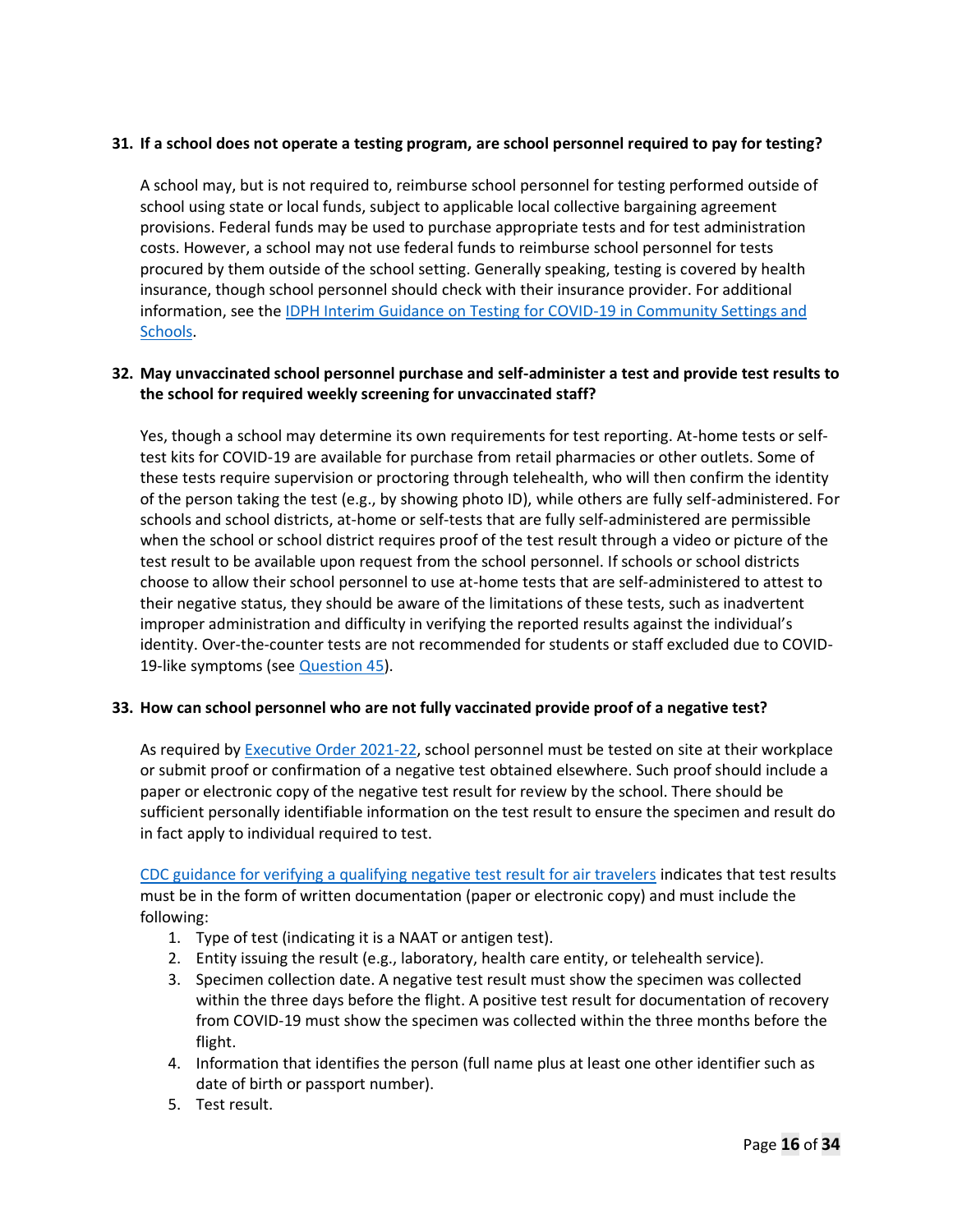# **34. What happens if school personnel undergoing at least weekly testing for COVID-19 receives a positive result? (Updated 1/11/2022)**

School personnel who test positive for COVID-19 should immediately isolate at home. Schools must exclude school personnel who are a confirmed case or probable case for five days after the first day of symptoms or the date of the positive viral test for asymptomatic persons. Individuals may return to school after five days if asymptomatic or if symptoms are resolving and must wear a mask at all times around others for five more days.

### **35. Must a school exclude unvaccinated school personnel who are testing in accordance with applicable testing requirements while they are awaiting test results?**

No. Schools may permit school personnel awaiting weekly test results to be on school premises, so long as the school personnel is not considered a close contact to a confirmed or probable case and is not exhibiting symptoms of COVID-19.

### **36. How can testing be used to support in-person instruction? (Updated 1/11/2022)**

Screening tests for COVID-19 can support in-person learning by identifying infected persons who are asymptomatic and without known or suspected exposure to SARS-CoV-2. Screening tests are performed to identify persons who may be contagious so that measures can be taken to prevent further transmission. Screening testing should be offered to students who have not been fully vaccinated when community transmission is at moderate, substantial, or high levels (Table 1 in the CDC guidance: "Screening Testing Recommendations for K-12 Schools by Level of Community Transmission").

IDPH recommends schools acquire parental consent for student testing in advance to accommodate outbreak testing, should the need arise. For schools partnering with SHIELD Illinois for weekly screening, outbreak testing is included in the testing program. For districts without weekly screening, outbreak only testing through SHIELD Illinois is available by completing this interest form: https://bit.ly/3mMejKH. However, prioritization of outbreak testing will be given to districts with weekly screening programs. Schools that fulfill the requirements to implement point-of-care testing as outlined in the IDPH Interim Guidance on Testing for COVID-19 in Community Settings and Schools can also utilize BinaxNOW rapid antigen testing for their outbreak response. BinaxNOW tests can be requested by emailing dph.antigentesting@illinois.gov.

**The state has made COVID-19 testing available free of charge to all schools in Illinois through SHIELD Illinois**. Those interested in establishing a K-12 testing program using the SHIELD Illinois saliva test should complete this interest form: https://bit.ly/interestedSHIELD. Note: SHIELD Illinois is also able to offer BinaxNOW rapid antigen tracking along with its standard weekly saliva testing program. (See the IDPH Interim Guidance on Testing for COVID-19 in Community Settings and Schools for complete information on testing.)

Additionally, testing can be used to keep students in school when identified as classroom close contact through the Test to Stay protocol.

**37. How can testing be used to support participation in extracurricular activities?**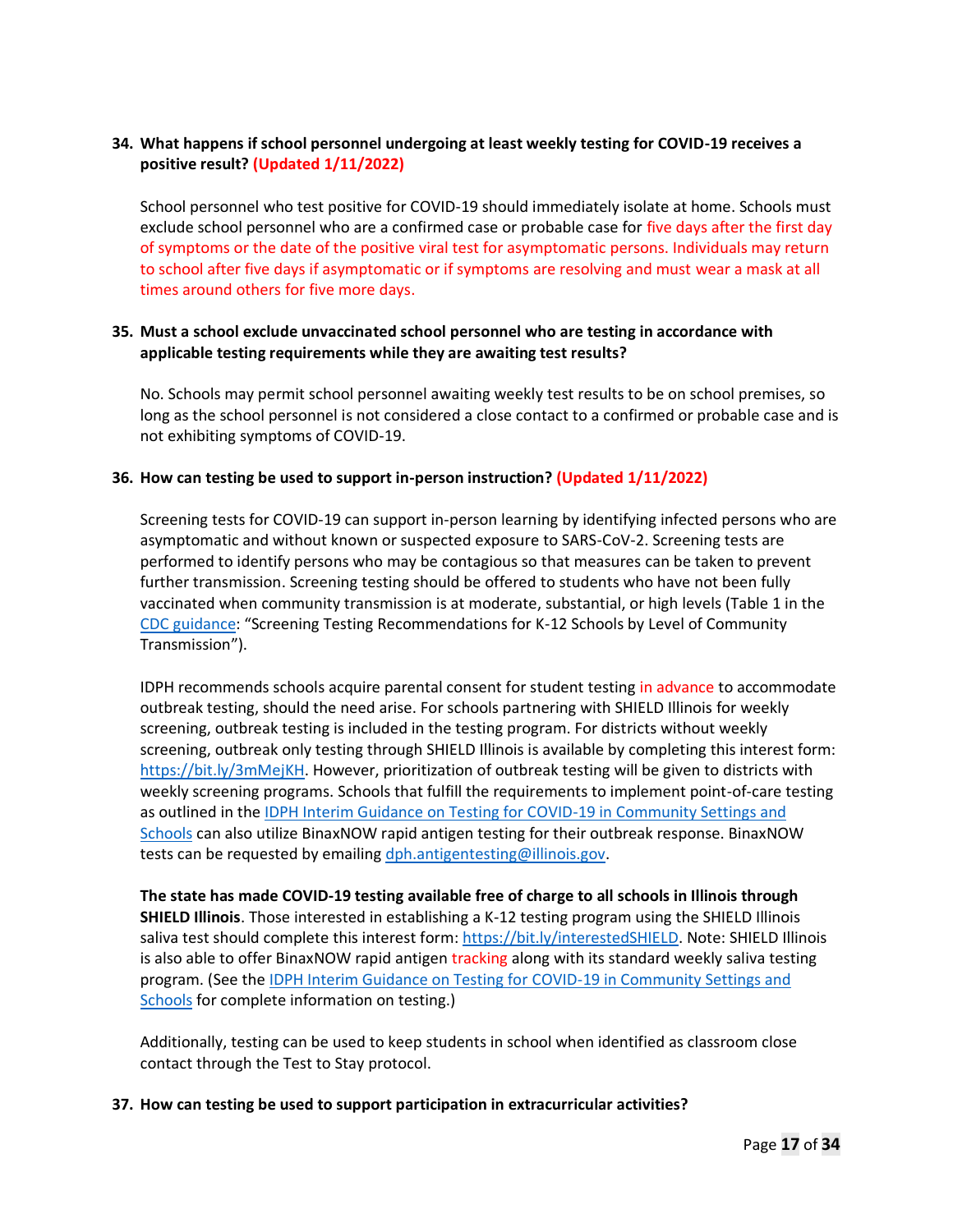To facilitate safe participation in sports, extracurricular activities, and other activities with elevated risk (such as activities that involve singing, shouting, band, and exercise that could lead to increased exhalation), CDC recommends schools implement screening testing for participants who are not fully vaccinated. According to the CDC, schools should routinely test student athletes, extracurricular participants, coaches, and trainers, and other people (such as adult volunteers) who are not fully vaccinated and could come into close contact with others during these activities. To protect inperson learning at school, CDC recommends that sports that involve sustained close contacts with others and extracurricular activities that involve singing, shouting, band, or exercise, especially when conducted indoors, should be virtual or canceled in areas of high community transmission, unless all participants are fully vaccinated and can maintain social distancing or masking during related activities. For more information on sports, see the IDPH sports guidelines. For additional information on CDC K-12 screening testing recommendations, see table 1 of the new CDC Guidance for COVID-19 Prevention in K-12 Schools.

# **38. When a student is tested outside of school, can the school be notified of a confirmed or probable case as quickly as possible?**

Schools should ask parents/guardians to notify the school as quickly as possible of any confirmed or probable COVID-19 cases. It is important that schools communicate this expectation to parents/guardians early and often. The local health department (LHD) will also receive a report of a confirmed or probable case from either a lab or provider. However, the report does not necessarily include school information (unless the school was the test submitter). This means that the LHD must obtain this information by interviewing the case/parent/legal guardian. The LHD will notify the school as soon as they have acquired the school information. Schools should identify a point of contact for LHDs, including someone who can be reached after hours.

### **39. If a student or staff member presents a note from a health provider or negative COVID-19 test result, for how many days is that test result valid?**

A negative polymerase chain reaction (PCR) test is valid only for the day on which it was reported. It denotes that on the day that the sample was collected, the individual being tested did not have any detectable virus in their system. Because the incubation period (time from exposure to infection) for COVID-19 is 2-14 calendar days, a person with a negative test may still develop infection at some point during the incubation period.

# **40. When is a confirmatory PCR test required for possible cases in the school setting? (Updated 1/11/2022)**

As shown in the CDC's testing algorithm (see Figure 1) and referenced in IDPH's Rapid Point-of-Care Testing for COVID-19 in Community Settings and Schools, confirmatory testing for antigen and rapid NAATs is sometimes required when the results are different than what is expected (e.g., positive result in an asymptomatic person with no known exposure). In these circumstances, CDC recommends a lab-based (non-rapid) NAAT (such as a PCR) from a nasal specimen.

Results from COVID-19 point-of-care (POC) antigen tests should be interpreted based upon the test sensitivity and specificity, whether the individual being tested has symptoms, and level of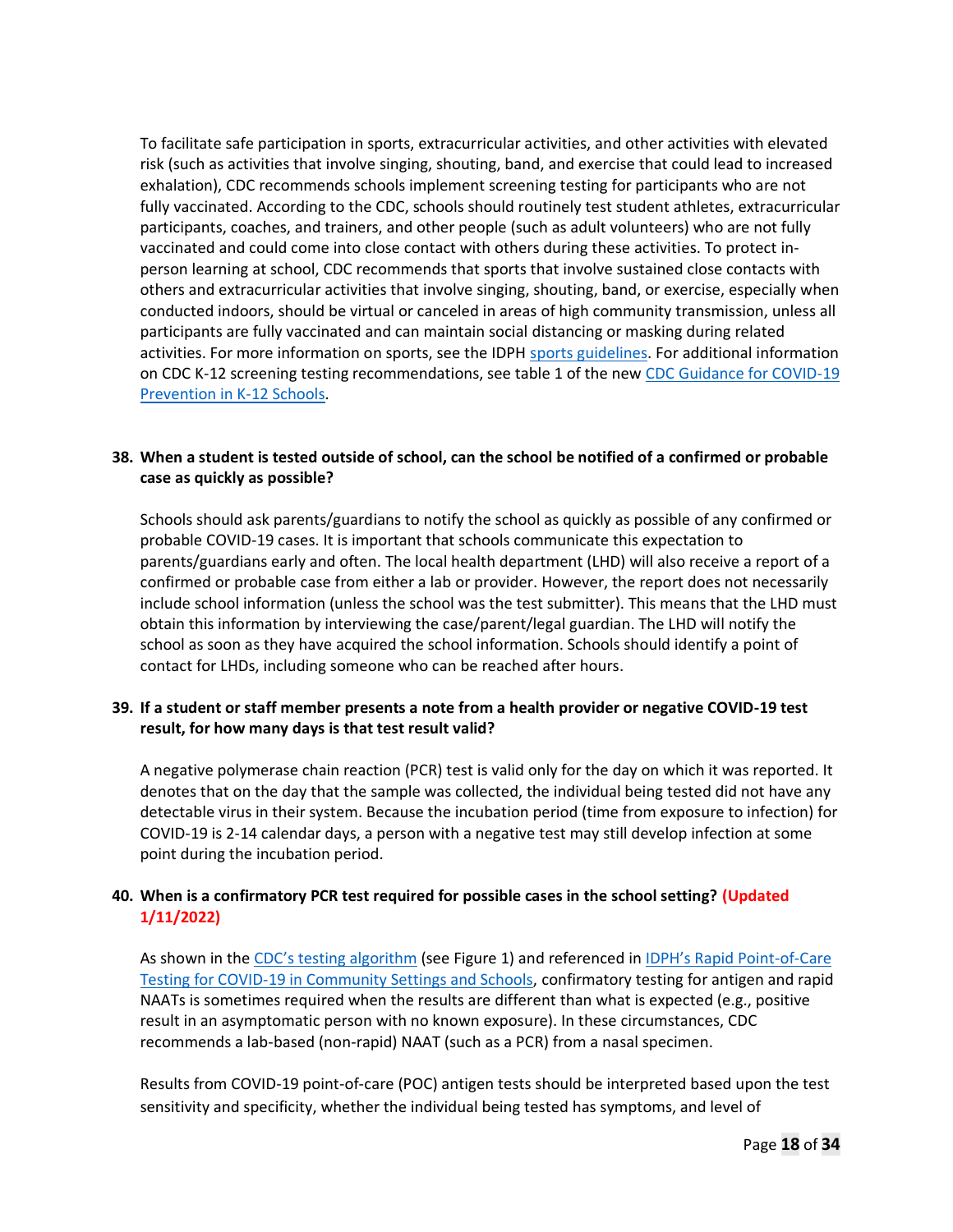transmission in the community and the facility. A confirmatory NAAT may be needed in certain situations. Because laboratory-based NAATs are considered the most sensitive tests for detecting SARS-CoV-2, they can also be used to confirm the results of lower sensitivity tests, such as POC NAATs, or antigen tests such as BinaxNOW. While the SHIELD Illinois saliva test is a highly reliable laboratory-based NAAT and does not require an additional confirmatory test when used as a primary diagnostic test, CDC recommends collecting and testing an upper respiratory specimen, such as nasopharyngeal, nasal mid-turbinate, or anterior nasal, when using NAATs for confirmatory testing. An upper respiratory test, such as a BinaxNOW rapid antigen test, should be confirmed by a laboratory-based NAAT test performed on an upper-respiratory specimen.

When considering if school personnel or students need to be excluded from in-person learning for a period of time due to COVID-19-like symptoms, if the school personnel/student is a close contact to a confirmed or probable case, the school is experiencing an outbreak, or the local health department (LHD) is requiring validation due to community transmission levels, documentation of a negative NAAT (e.g., RT-PCR) COVID-19 test result is needed. The SHIELD Illinois saliva test is a RT-PCR and can be used in these situations. If the student/school personnel does not have a known close contact, the school is not in outbreak, or the LHD is not requiring confirmatory testing due to the level of community transmission, a negative RT-PCR, rapid molecular (rapid PCR) or negative antigen test is acceptable. (With low pre-test probability, NAAT testing [e.g., PCR] following a negative antigen test is not required.)

A confirmatory PCR test is not recommended after a positive RT-PCR result.

# **41. Do fully vaccinated persons need to be tested? (Updated 1/11/2022)**

It depends on the circumstances, per CDC's guidance.

- If a fully vaccinated or boosted person develops symptoms of COVID-19, they should be tested, isolated, and excluded from school.
- If a fully vaccinated or boosted student or staff has close contact with a confirmed case of COVID-19, they should be tested at least five days after the exposure but are not required to be excluded as long as they remain asymptomatic, test negative if tested, and have received all recommended COVID-19 vaccine doses, including boosters (if 18 or older) and additional primary doses for some immunocompromised people.
- If a fully vaccinated staff or student attends a school or classroom that is currently experiencing an outbreak, that student or staff may have been exposed and should be tested as part of the school's outbreak testing response.
- If a school is conducting screening testing of asymptomatic persons, then a fully vaccinated or boosted (if eligible) person should not be tested as part of screening testing unless recommended to do so in certain situations of heightened transmission risk, such as with some sports activities (see  $Q$ uestion 37 for more information on screening testing for sports).

### *Management of Ill Students and Staff*

**42. Do schools need to conduct temperature checks and symptom screening and/or require parents to provide attestation of negative symptom screening on a daily basis?**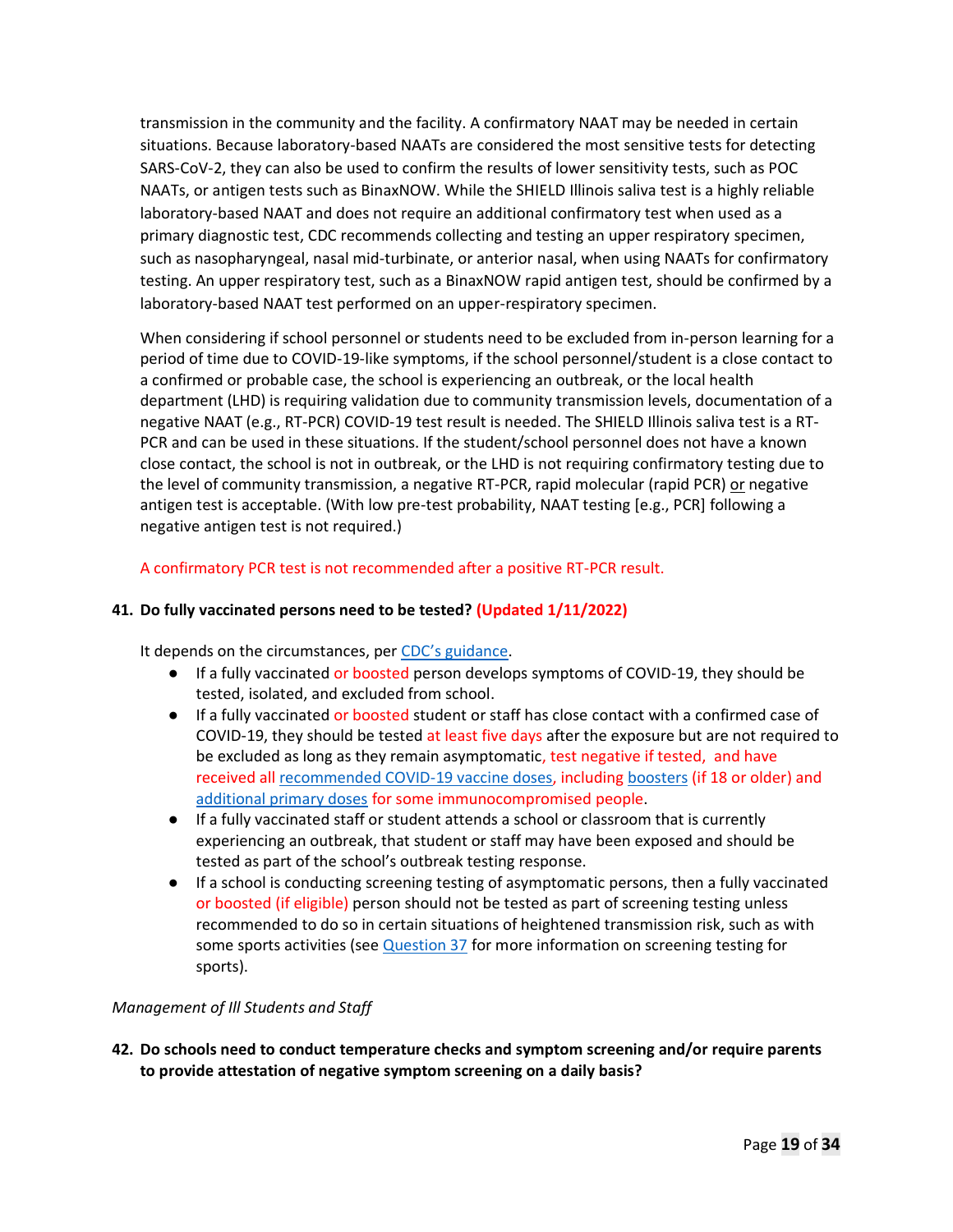No. Both the CDC and IDPH no longer recommend fever and symptom screening or attestation of symptom screening upon arrival at school. Instead, self-screening for symptoms of COVID-19 and other common respiratory viruses and ailments, prior to arriving on school grounds or boarding school transportation, continues to be recommended. Schools should continue to post signage and communicate with students and staff that they are discouraged from entering buildings or boarding school transportation if ill.

# **43. What actions should be taken by students/staff sent home with COVID-19-like symptoms? (Updated 1/11/2022)**

- All students and staff (regardless of vaccination status) excluded with COVID-19-like symptoms should be diagnostically tested with a PCR or rapid antigen or molecular test with emergency use authorization by the FDA. Rapid antigen tests are acceptable for symptomatic individuals. Schools must exclude any student or staff that exhibit symptoms of COVID-19 (1) until they test negative for COVID-19 (home testing is not acceptable) or for a minimum of 5 days, (2) until they are fever free for 24 hours, and symptoms are improving, and (3) until 24 hours after diarrhea and vomiting have ceased AND must be able to wear a well-fitted mask through Day 10 at all times.
- At schools where testing is available, individuals should be tested before being sent home with COVID-19-like symptoms. If negative for COVID-19, students may return when if fever free for 24 hours without fever reducing medication, diarrhea/vomiting have ceased for 24 hours, and other symptoms have improved. Even if not related to COVID-19, several other communicable diseases, such as influenza and norovirus, can cause similar symptoms and warrant exclusion from school until symptoms resolve. For all other symptoms, students can return to school if they test negative for COVID-19 within 48 hours after symptom onset.
- Students and staff who are confirmed or probable cases of COVID-19 must be excluded from school and may not return until asymptomatic or symptoms have improved (fever free without fever reducing medication, diarrhea/vomiting ceased for 24 hours, and other symptoms have improved) and at least after five calendar days have passed from the date of specimen collection of the positive test  $(Day 0)$  if asymptomatic or following onset of symptoms if symptomatic (Day 0) or as otherwise directed by the local health department AND mask consistently through day 10. Individuals who meet the above criteria may return to school even if other household members are in isolation or quarantine in the home as long as they mask consistently through day 10.
- Students and staff with COVID-19-like symptoms who do not get tested for COVID-19, must be excluded for five calendar days from the date of first symptom onset **and** be fever-free for 24 hours without use of fever-reducing medications, vomiting and diarrhea ceased for 24 hours, **and** other symptoms have improved before returning to school and will be allowed to return to school as long as they wear a well-fitted mask through day 10. If symptoms persist, they should remain home up to 10 days.
- COVID-19 diagnostic testing is strongly recommended for all persons with COVID-19-like symptoms.
- **44. If a student is sent home sick with suspected COVID-19 symptoms (e.g., cough, fever, diarrhea, shortness of breath, etc.), must all their siblings/household members be sent home as well? (Updated 1/11/2022)**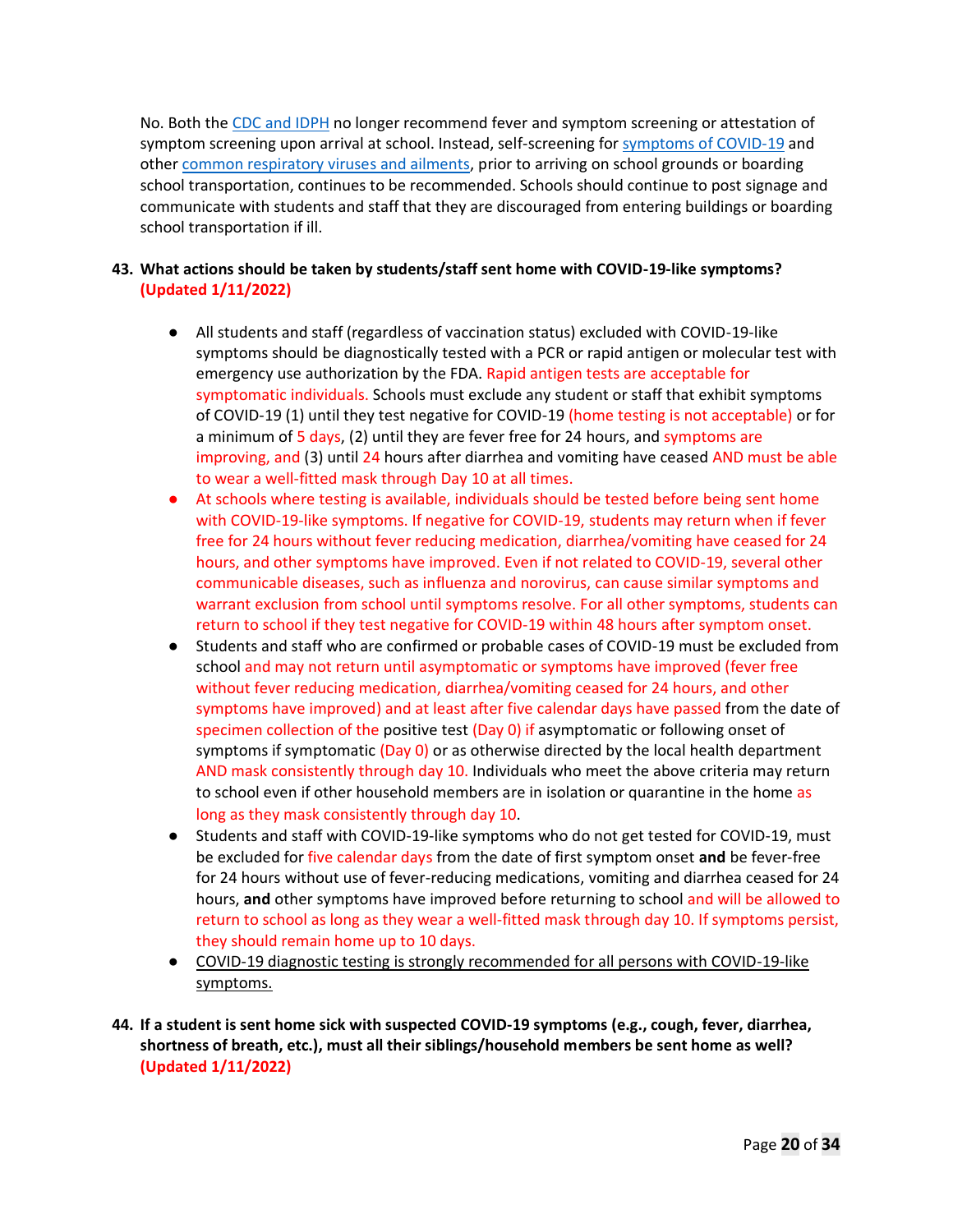If the ill household member is tested within 24 hours of first notification of symptoms, household members do not need to be sent home unless there is a high suspicion the ill person has COVID-19 (e.g., they are a known close contact, they have lost sense of taste and smell). Pending test results, household members can remain in school with consistent use of well-fitting masks both indoors, as required, and outdoors. If the ill household member tests positive for COVID-19, then any household members who are unvaccinated or unboosted (if eligible) should be removed from the school immediately. If testing does not occur within 24 hours, unvaccinated household members must be excluded per the Public Health Interim Guidance for Local Health Departments and Pre-K-12 Schools – COVID-19 Exclusion Protocols ("COVID-19 Exclusion Protocols").

#### **45. How many symptoms does a person need to have to be considered a suspect COVID-19 case?**

Students and staff exhibiting one or more COVID-19-like symptoms are considered suspect cases and should be immediately isolated and evaluated. Schools should evaluate each symptomatic student/staff to determine if this symptom is new or if it is part of an existing condition.

The COVID-19 Exclusion Protocols and CDC Screening in K-12 were recently updated to limit the symptoms for which students should be screened for suspect COVID-19 infection. Many symptoms of COVID-19 are also symptoms of common illnesses like seasonal allergies, colds, and chronic conditions like asthma. To prevent potentially excluding students repeatedly, the list of symptoms has been limited to those most likely to be part of an infectious syndrome. However, if a student/staff has a COVID-19 symptom not listed on the COVID-19 Exclusion Protocols, but the school health staff has an increased concern due to community spread or known close contact (as shown in Box A and Box B of the COVID-19 Exclusion Protocols), the school health staff should exclude the individual and require testing or an alternative diagnosis for return.

# **46. What temperature is the fever threshold to be considered a symptom of COVID-19 and for the purposes of sending ill students and staff home?**

CDC recommends that schools use 100.4°F or greater as the threshold for fever.

# **47. What are the recommendations for someone who has previously tested positive for COVID-19? (Updated 1/11/2022)**

For those who have had prior diagnoses of COVID-19 confirmed by viral testing within three months, exclusion is not needed. If they develop COVID-like illness, they should be excluded and be tested.

#### *Contract Tracing, Exclusion and Quarantine*

### **48. How are close contacts determined in school? (Updated 1/11/2022)**

Contact tracing is used by local health departments (LHDs) and schools to prevent the spread of infectious diseases. In general, contact tracing involves identifying people who have a confirmed or probable case of COVID-19 (cases) and people who they came in contact with (close contacts) and working with them to interrupt disease spread. This includes asking people with COVID-19 to isolate and their contacts to quarantine at home voluntarily. Persons who have completed COVID-19 primary vaccine series and are under 18, and persons 18 and over who have completed their primary series and recommended vaccine doses, including boosters and additional primary shots for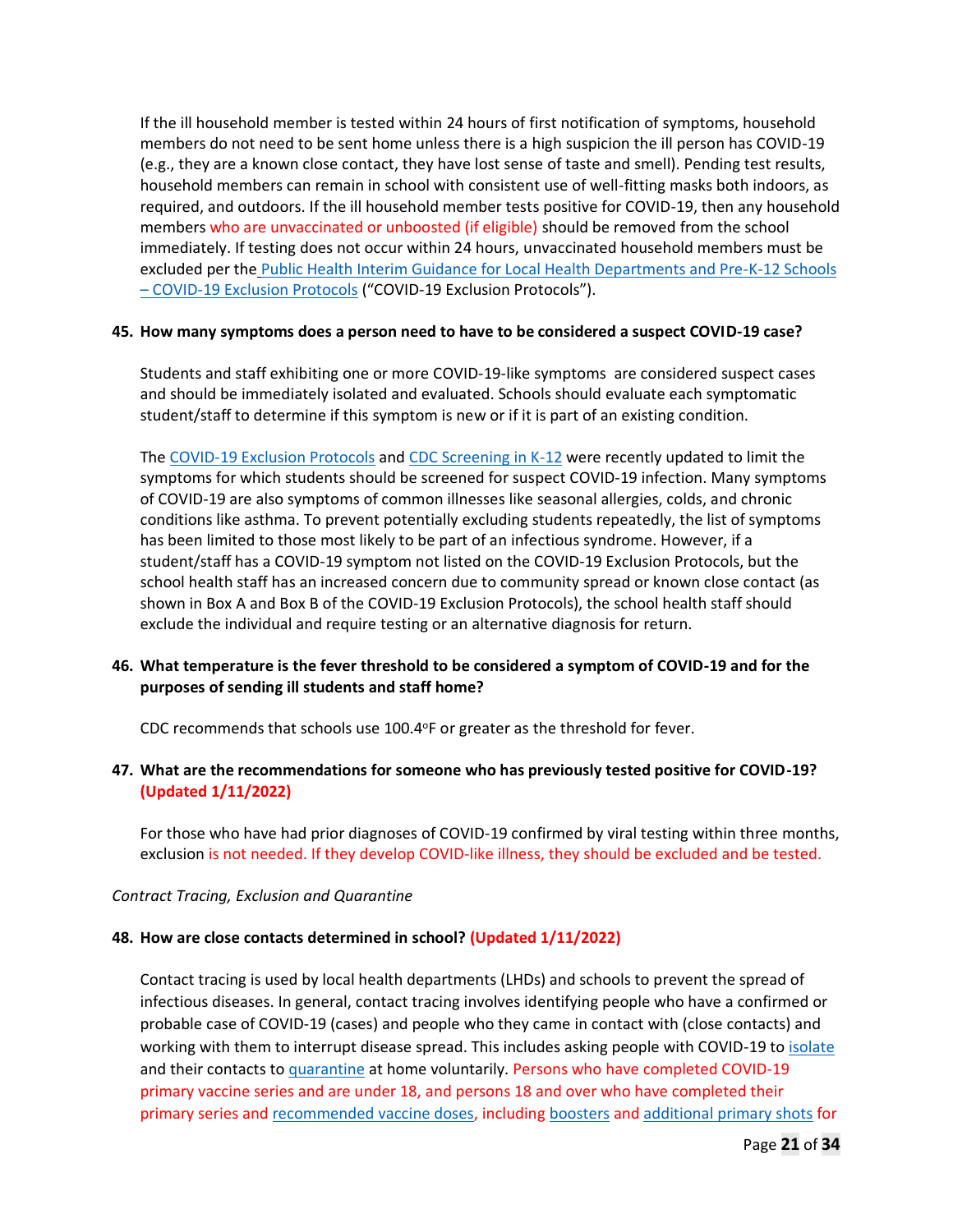some immunocompromised people, and remain asymptomatic, and those with documented COVID-19 infection within the past 90 days, are exempted from quarantine or exclusion. However, the updated CDC guidance recommends that fully vaccinated persons test at least five days after the known exposure and wear a mask in public indoor settings for 10 days after exposure.

CDC defines a close contact as an individual who was within 6 feet of an infected person for a cumulative total of 15 minutes or more over a 24-hour period. This does not include students in a classroom setting (indoors or outdoors) between 3 and 6 feet who are both consistently and correctly masked. If either the case or contact was not consistently masked, then close contacts include students in a classroom setting who were within 3-6 feet of an infected student for a cumulative total of 15 minutes or more over a 24-hour period. Students exposed at less than 3 feet are close contacts regardless of masking. For individuals on school transportation, IDPH and ISBE recommend that contacts exposed to an infected person within 3 to 6 feet do not require exclusion as long as both the case and the contact were consistently and correctly masked during the entire exposure period *and* windows were opened or HEPA filters were in use. These individuals may benefit from participating in Test to Stay. (For complete details on TTS, see Interim Guidance on Testing for COVID-19 in Community Settings and Schools.)

Students aged 5-17 who have not completed the primary series of the vaccine are close contacts who should quarantine or be excluded from school if exposed to a confirmed or probable case of COVID-19. Individuals (age 18 and older if eligible) who have received primary doses of a COVID-19 vaccine but have not received recommended booster doses are close contacts who should be excluded from school if exposed to a confirmed or probable case of COVID-19.

In general, individuals who are solely exposed to a confirmed case while outdoors should not be considered close contacts. Schools may coordinate with their LHD to determine the necessity of exclusion for higher-risk outdoor exposures.

The longer a person is exposed to an infected person, the higher the risk of exposure/transmission. The infectious period of close contact begins two calendar days before the onset of symptoms (for a symptomatic person) or two calendar days before the positive sample was obtained (for an asymptomatic person). If the case was symptomatic (e.g., coughing, sneezing), persons with briefer periods of exposure may also be considered contacts, as determined by LHDs. Persons who have had lab-confirmed COVID-19 within the past 90 days or those fully vaccinated, according to CDC guidelines, are not considered close contacts and do not need to be excluded from school unless they exhibit COVID-19-like symptoms.

#### **49. Who will do contact tracing?**

Schools are required to investigate the occurrence of cases and suspect cases in schools and identify close contacts for purposes of determining whether students or school personnel must be excluded pursuant to Executive Order 2022-03 and 77 Ill. Admin. Code 690.361.

Contact tracing will also be performed by the local health department (LHD), sometimes in partnership with IDPH or a community-based organization. Schools can assist the LHD by identifying all close contacts to a confirmed case. Both schools and any other third parties are required, pursuant to the state's regulations, to cooperate in the LHD's disease investigation and contact tracing initiatives. Cooperation with contact tracing and disease investigation by parents/guardians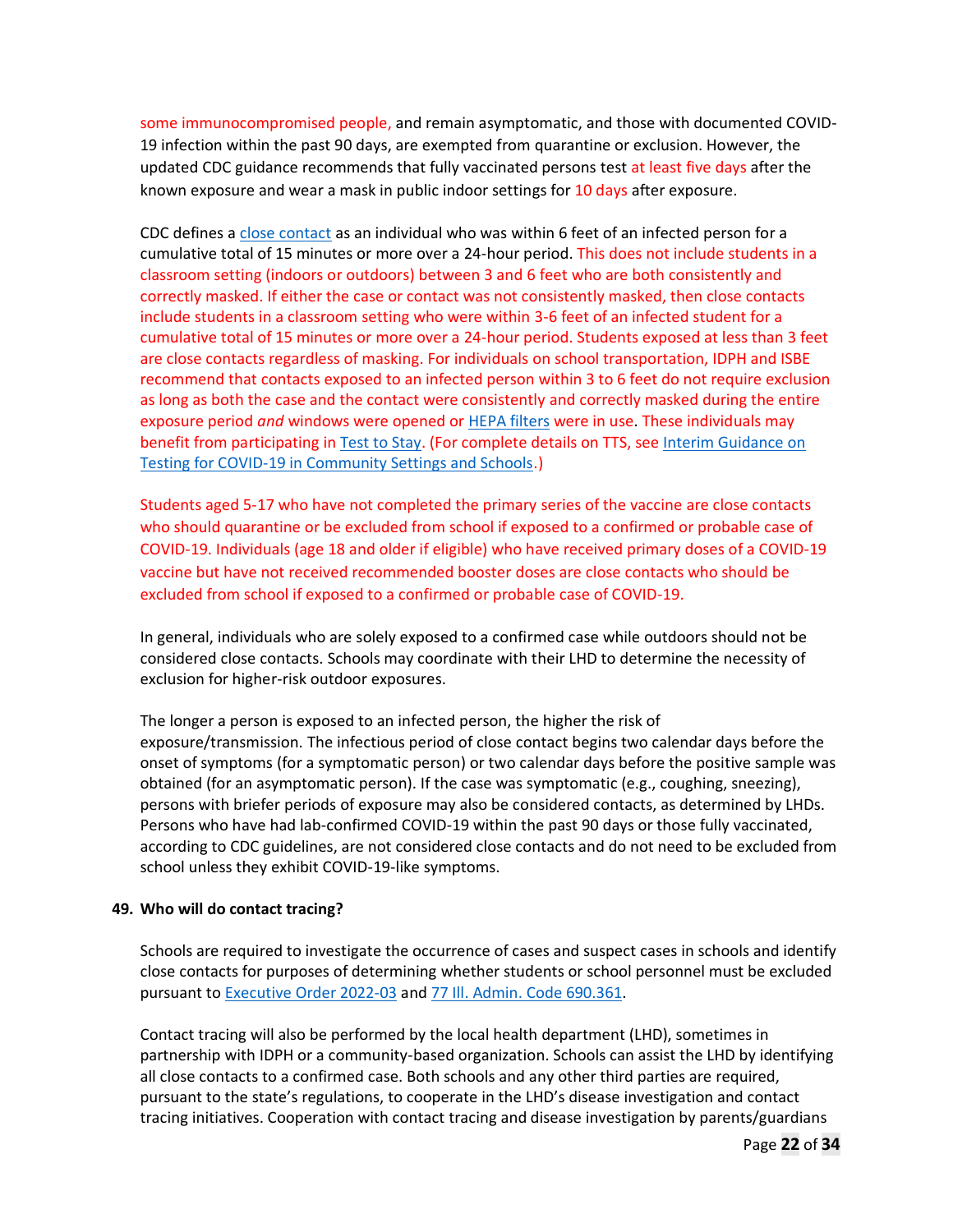and other individuals can help ensure infection control measures are being maximized. Documentation of assigned seats and taking photos of assembled classes can be useful in helping schools determine who was within 6 feet of a given case.

Schools must be aware of confidentiality laws pertaining to school student records, including exceptions for release of information in the event of an emergency and requirements to notify parents and to create a record of emergency releases of information. (105 ILCS 10/6(a)(7); 23 II. Admin. Code 375.60).

#### **50. Is contact tracing only performed when a positive test is received?**

Contact tracing is performed for a confirmed case (positive PCR test) or a probable case (positive antigen test OR person with clinically compatible COVID-19-like symptoms and epidemiologically linked<sup>2</sup> via known exposure to a confirmed case.

# **51. If a confirmed or probable COVID-19 case is identified in a classroom, or on a school bus, who will be considered close contacts that need to be excluded? Will this include the entire classroom or all the students on the bus? (Updated 1/11/2022)**

Individuals who are 5 to 17 and have completed COVID-19 primary vaccine series, and persons 18 and older who have completed their primary series and recommended vaccine doses, including boosters and additional primary shots for some immunocompromised people, do not need to be excluded but should get tested at least five days after coming into close contact with someone with COVID-19 and wear a mask around others for 10 days. If symptoms develop, they should isolate and get tested immediately. For others not meeting the above criteria on school transportation, contacts exposed to an infected person within 3 to 6 feet do not require exclusion as long as both the case and the contact were consistently and correctly masked for the entire exposure period *and* windows were opened allowing for good ventilation (front, middle, back, or overhead) or HEPA filters were in use. 18 19 20

# **52. Do vaccinated students and staff have to be excluded after an exposure to a case? (Updated 1/11/2022)**

A student aged 5-17 years who completed the primary series of a COVID-19 vaccine or students and staff aged 18 years and older who have received all recommended COVID-19 vaccine doses, including boosters and additional primary doses for some immunocompromised people do not need to be excluded after an exposure but should be tested on day 5 and, after returning to school,

<sup>&</sup>lt;sup>18</sup> Ramirez, D. W. E., Klinkhammer, M. D., & Rowland, L. C. (2021). COVID-19 transmission during transportation of  $1^{st}$  to  $12^{th}$ grade students: Experience of an independent school in Virginia. *Journal of School Health*, *91*(9), 678-682. https://doi.org/10.1111/josh.13058

<sup>19</sup> Lindsley, W. G., Derk, R. C., Coyle, J. P., Martin, Jr., S. B., Mead, K. R., Blachere, F. M., Beezhold, D. H., Brooks, J. T., Boots, T., & Noti, J. D. (2021). Efficacy of portable air cleaners and masking for reducing indoor exposure to simulated exhaled SARS-CoV-2 aerosols – United States, 2021. *Morbidity and Mortality Weekly Report*, *70*, 972-976. http://dx.doi.org/10.15585/mmwr.mm7027e1

<sup>20</sup> Gettings, J., Czarnik, M., Morris, E., Haller, E., Thompson-Paul, A. M., Rasberry, C., Lanzieri, T. M., Smith-Grant, J., Aholou, T. M., Thomas, E., Drenzek, C., & MacKellar, D. (2021). Mask use and ventilation improvements to reduce COVID-19 incidence in elementary schools – Georgia, November 16-December 11, 2020. *Morbidity and Mortality Weekly Report*, *70*, 779-784. http://dx.doi.org/10.15585/mmwr.mm7021e1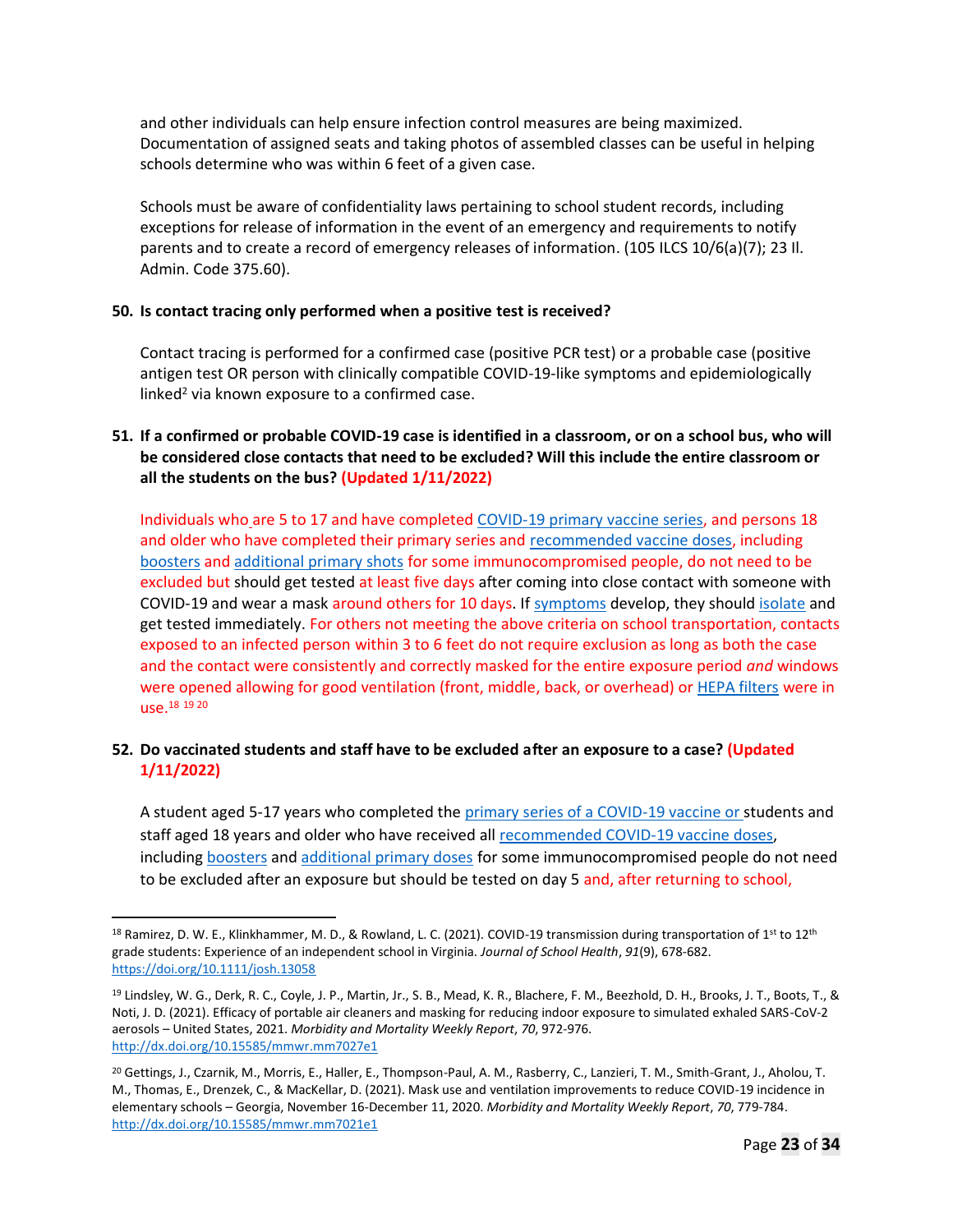should wear a well-fitting mask around others for five more days. The individual should be excluded if symptoms develop.

### **53. Does an individual with positive SARS-CoV-2 antibody testing need to be excluded if identified as a close contact? (Updated 1/11/2022)**

Yes. Antibody testing **should not be promoted as a way to avoid exclusion.** The robustness and durability of immunity following natural infection remain unknown.

Serologic testing does not replace virologic testing and should not be used to establish the presence or absence of acute SARS-CoV-2 infection, nor should it be used to determine immunity after vaccination or to determine if vaccination is needed in an unvaccinated person.

# **54. If a student or staff member is identified as a close contact to a person with COVID-19 and is excluded from school, are their household members and close contacts also required to be excluded?**

No. Contacts of a person who is a close contact to a COVID-19 case (i.e., contacts to contacts) do not need to be excluded or self-quarantine unless they develop symptoms or if the person identified as the close contact develops COVID-19. They should, however, monitor themselves closely for symptoms of COVID-19 and if they become symptomatic, self-isolate and seek medical evaluation/testing.

#### **55. What are best practices for exclusion and quarantine? (Added 1/11/2022)**

Local health departments are the final authority with regard to quarantine recommendations. They are best positioned to make these recommendations for setting quarantine timeframes for exposures outside of the school. Local health departments are ultimately responsible for protecting the health of their communities and understand best the practices and compliance efforts within their communities.

For close contacts identified within the school setting during the school day, Test to Stay (TTS) is the preferred method because it keeps children in school and includes testing that will identify new positives quickly.<sup>24</sup> (For complete details on TTS, see Interim Guidance on Testing for COVID-19 in Community Settings and Schools.) For close contacts not consenting to TTS or for exposures occurring during extracurricular activities, a five-day exclusion is required, followed by five additional days of masking at all times around others As recommended by CDC in updated guidance for quarantine and isolation, IDPH and ISBE do not recommend exclusion periods longer than five days for school exposures unless clinically recommended by their medical provider due to certain underlying medical conditions such as immunosuppression (i.e., a weakened immune system).

For household exposures, the local health department will assess the extent of ongoing exposure. If quarantine and isolation can occur safely removing ongoing exposures, a five-day exclusion is acceptable. If ongoing exposures cannot be avoided, exclusion for the close contact would not start

<sup>&</sup>lt;sup>24</sup> Nemoto, N., Dhillon, S., Fink, S., Holman, E. J., Keswani Cope, A., Dinh, T., Meadows, J., Taryal, D., Akindileni, F., Franck, M., Gelber, E., Bacci, L., Ahmed, S., Thomas, E. S., & Neatherlin, J. C. (2021). Evaluation of test to stay strategy on secondary and tertiary transmission of SARS-CoV-2 in K-12 schools – Lake County, Illinois, August 9-October 29, 2021. *Morbidity and Mortality Weekly Report*. http://dx.doi.org/10.15585/mmwr.mm705152e2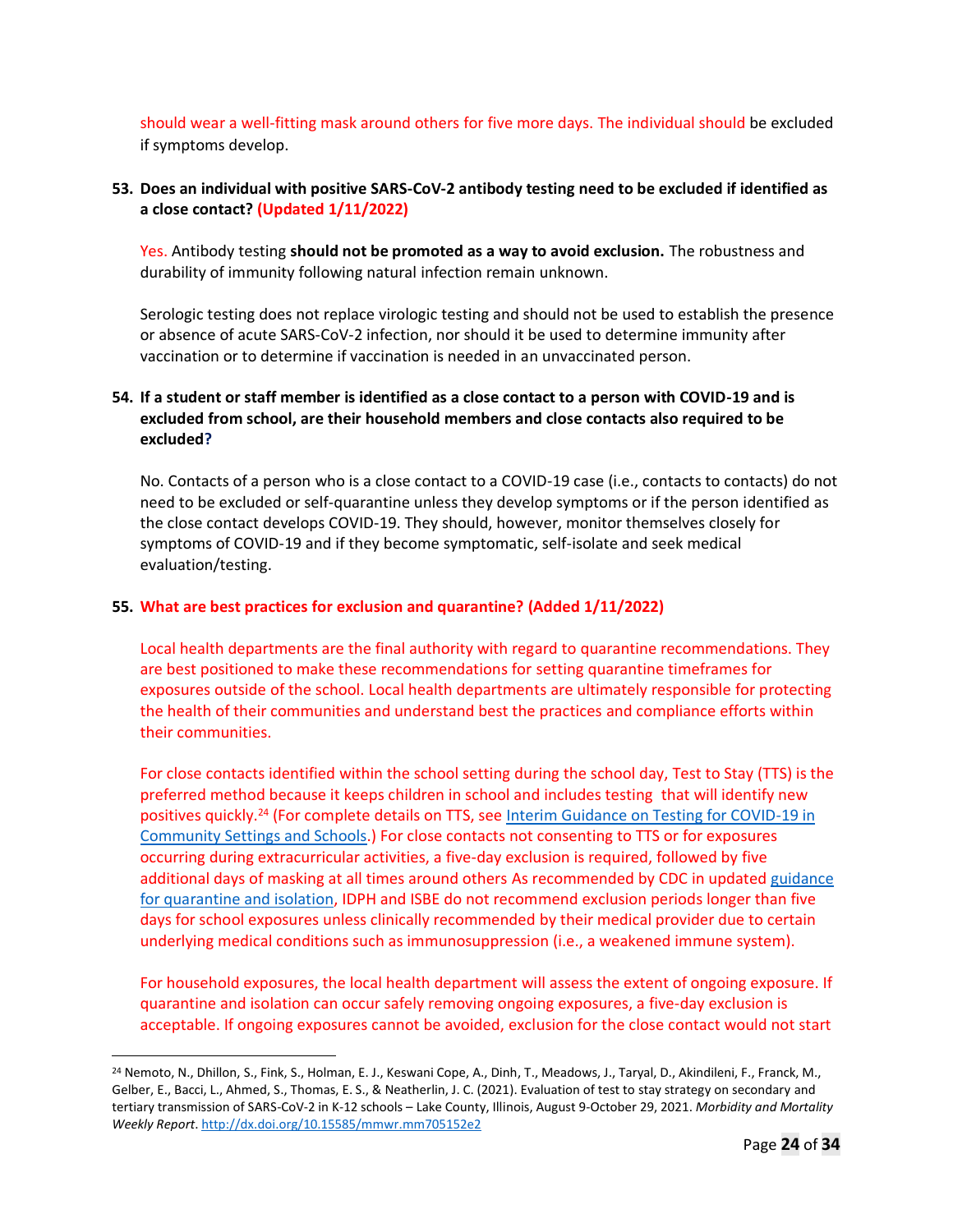until the end of the positive case's isolation period (5 days if fever free without fever reducing medication, 24 hours with diarrhea/vomiting ceasing, and other symptoms have improved). After this, a five-day exclusion is recommended followed by masking around others for an additional five days. Students under age 18 with no symptoms of COVID-19 who received their primary series and those 18 and older who have received their primary dose and all recommended COVID-19 vaccine doses, including boosters, and additional primary doses for some immunocompromised people, are exempt from exclusion but should wear a mask around others for 10 days. CDC also recommends all exposed individuals test at least five days after exposure.

### **56. What restrictions on activities do students and staff have after completing exclusion or Test to Stay, especially those returning after 5 days? (Added 1/11/2022)**

Students may resume all activities as long as they remain asymptomatic and mask at all times when around others for 10 days from exposure. This includes dining periods, extracurricular activities and riding the bus. They should avoid all activities where masks cannot be worn when around others and competitions and performances until the 10 days post exposure has passed. Physical distancing should be used when masks are removed for eating.

Schools should ensure that there is a plan for students or staff returning after 5 days to stay masked at all times until day 10. During times in the school day when students or staff members may typically remove masks indoors (such as during lunches, snacks, band practice, etc.), schools should have a plan for them to adequately distance from others and ensure they wear their masks when not actively participating in these activities (such as when they are not actively eating).

### *Cleaning and Disinfection*

### **57. What kind of cleaning and disinfection for schools is recommended?**

Schools should develop sanitation procedures per recommendations of the CDC, IDPH, and local health departments. In April 2021, the CDC issued a scientific brief on SARS-CoV-2 and surface transmission for indoor environments that concluded:

*Routine cleaning performed effectively with soap or detergent, at least once per day, can substantially reduce virus levels on surfaces. When focused on high-touch surfaces, cleaning with soap or detergent should be enough to further reduce the relatively low transmission risk from fomites in situations when there has not been a suspected or confirmed case of COVID-19 indoors. In situations when there has been a suspected or confirmed case of COVID-19 indoors within the last 24 hours, the presence of infectious virus on surfaces is more likely and therefore high-touch surfaces should be disinfected.<sup>25</sup>*

Clean with products containing soap or detergent to reduce germs on surfaces and objects that will remove contaminants and may weaken or damage some of the virus particles to decrease the risk of

<sup>25</sup> Santarpia, J. L., Rivera, D. N., Herrera, V. L., Morwitzer, M. J., Creager, H. M., Santarpia, G. W., Crown, K. K., Brett-Major, D. M., Schnaubelt, E. R., Broadhurst, M. J., & Lawler, J. V. (2020). Aerosol and surface contamination of SARS-CoV-2 observed in quarantine and isolation care. *Scientific Reports*, *10*(1), 1-8. https://doi.org/10.1038/s41598-020-69286-3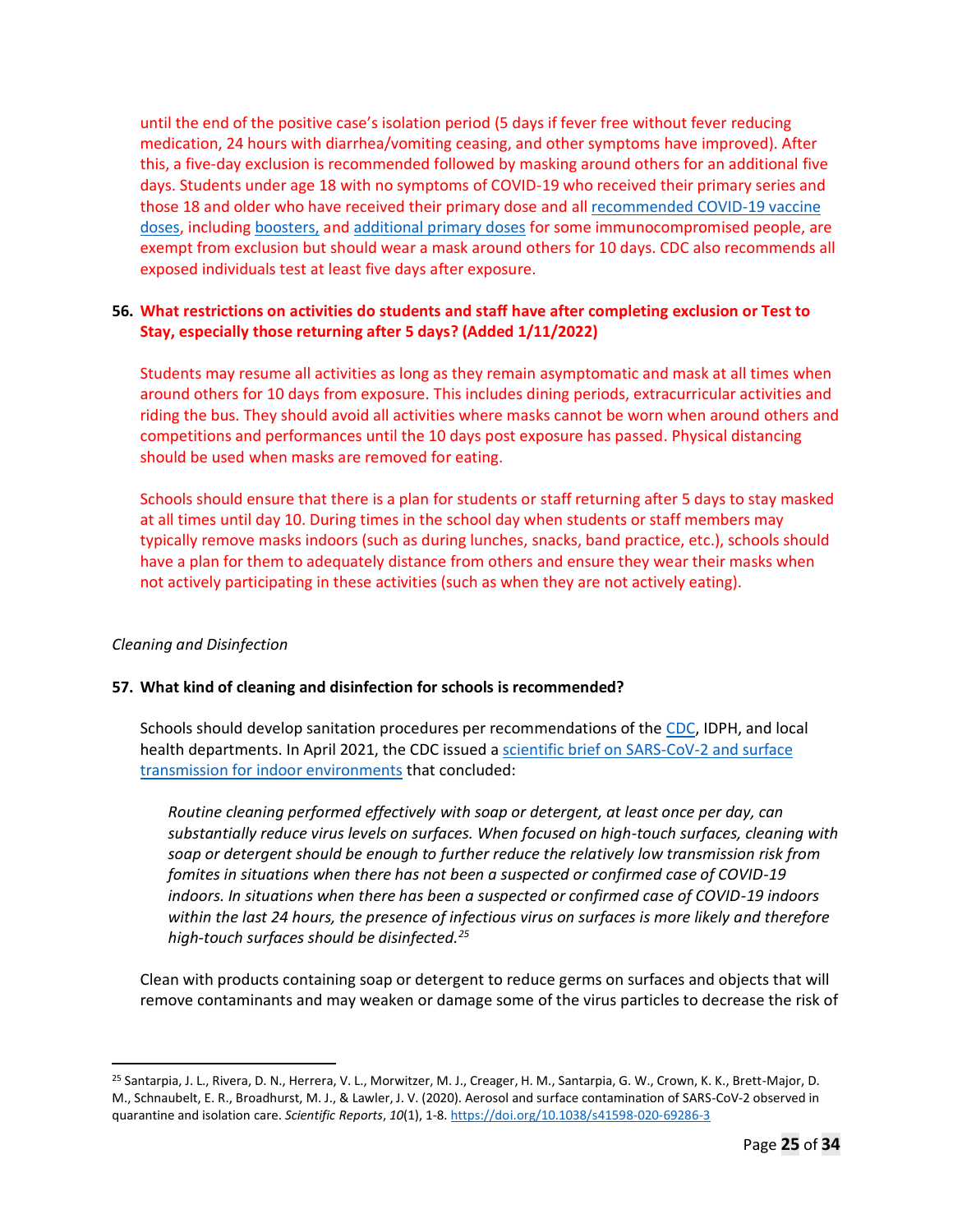infection from surfaces. Clean high-touch surfaces and shared objects at least once a day. For more information on cleaning and disinfecting schools, see Cleaning and Disinfecting Your Facility.

Clean more frequently and disinfect surfaces and objects if certain conditions apply:

- High transmission of COVID-19 in your community.
- Low number of people wearing masks or improper mask usage.
- Infrequent hand hygiene.
- The space is occupied by people at increased risk for severe illness from COVID-19.

If someone in your school is sick or someone who has COVID-19 has been in your school in the last 24 hours, clean and disinfect the facility.

Ensure that U.S. Environmental Protection Agency (EPA)-approved disinfectants for use against COVID-19 are available to staff responsible for cleaning.

#### *Outbreaks*

### **58. What is the definition of an outbreak in pre-K-12 schools?**

CDC recommends that all states define school-associated outbreaks according to the standards established by the Council of State and Territorial Epidemiologists (CSTE):<sup>26</sup> (A) "multiple cases comprising at least 10% of students, teachers, or staff within a specified core group" (e.g., extracurricular activity, cohort group, classroom, before/after school care, etc.) or (B) "at least three cases within a specified core group meeting criteria for a probable or confirmed school-associated COVID-19 case (laboratory-positive by PCR or antigen testing) with symptom onset or positive test within 14 calendar days of each other; who were not identified as close contacts of each other in another setting outside of the school setting (i.e., household); and that are epidemiologically linked<sup>2</sup> in the school setting or a school-sanctioned activity." As recommended by the CDC, IDPH is adopting the CSTE definition of school-associated outbreaks for K-12 settings and applying the standard to all school-based pre-K-12 settings. Schools should consult with their local health department (LHD) to determine if their circumstances and cases constitute a school-associated outbreak, using either of the definitions above as determined by the LHD. This would prompt an investigation by the LHD that may result in recommendations for testing and quarantining of students/staff in the affected classroom(s).

**Outbreak testing is strongly recommended** for schools in outbreak status. Implementation of outbreak testing should begin as soon as possible from the date the outbreak is declared and at least within three days. Schools should conduct twice weekly testing of all staff (regardless of vaccination status) and students in impacted classroom(s), grade(s), and extracurricular activities, or, depending on the circumstances, the entire student body, unless the LHD recommends otherwise. If a student is linked to an outbreak setting, but not a close contact, those students must be tested twice per week until the outbreak is over to continue participating in extracurricular activities, including sports. Testing should continue until the school has gone two incubation periods, or 28 days, without identifying any new cases. If testing is not already in place for screening, schools

<sup>&</sup>lt;sup>26</sup> Council of State and Territorial Epidemiologists. (2021, August 6). Standardized COVID-19 K-12 school surveillance guidance for classification of clusters and outbreaks. Retrieved from https://preparedness.cste.org/wp-content/uploads/2021/08/CSTE-Standardized-COVID-19-K-12-School-Surveillance-Guidance-for-Classification-of-Clusters-and-Outbreaks.pdf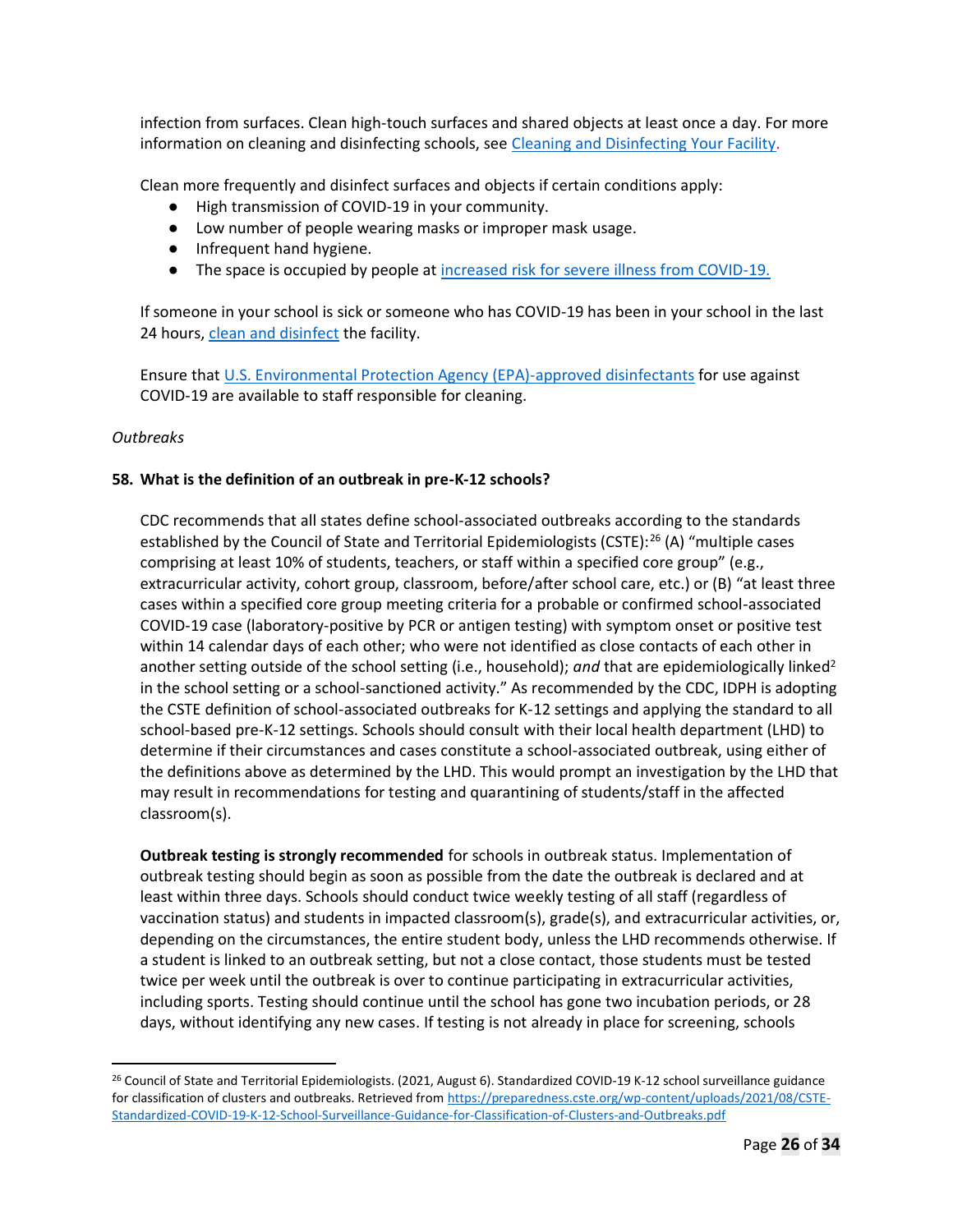should make plans to deploy outbreak testing when needed. A listing of free testing sites is available at https://dph.illinois.gov/testing. Additionally, SHIELD Illinois can be quickly deployed to a school setting by emailing Beth Heller, senior director of External Affairs for SHIELD, at bheller@uillinois.edu. Schools can also utilize BinaxNOW rapid antigen testing for outbreak response by emailing dph.antigentesting@illinois.gov.

# **59. If there is a large outbreak of COVID-19 within a school, what are the recommendations for temporary school closure? (Updated 1/11/2022)**

Pursuant to the superintendent's declaration under Section 10-30 of the Illinois School Code, a school or school district may only enter into an adaptive pause in consultation with the local health department (LHD) and consistent with guidance or requirements from such LHD. In general, an adaptive pause may not be necessary if the school follows all appropriate mitigation strategies. When the large number of new cases makes it difficult for schools and LHDs to conduct prompt investigations to identify and to exclude/quarantine close contacts, or if there is an unsafe environment due to lack of masking and/or testing, adaptive pauses can be useful to ensure individuals who are potentially infectious are excluded from school. Adaptive pauses using remote learning may not be employed due to staffing shortages in schools. Schools taking adaptive pause should pause from all activities, including extracurricular activities.

# **60. Are there alternative strategies to school closure during a large outbreak that may be considered or employed? (Updated 1/11/2022)**

School closure should be the absolute last resort to managing an outbreak due to the critical role of in-person learning to students' overall wellbeing. In general, an adaptive pause should not be necessary if the school is following all appropriate mitigation strategies. If the school is following guidance regarding masking, testing, identifying and excluding COVID-19 cases and their close contacts, cleaning and optimizing ventilation then an adaptive pause should not be necessary to mitigate an outbreak, **and students are best served by continuing to provide in-person instruction**. In consultation with the local health department, a school may implement alternative strategies less drastic than closure. Options might include:

- Transitioning the classroom or grade where the outbreak is occurring to remote learning, especially where physical distancing is challenging (e.g., early childhood).
- Suspending affected classes or closing playgrounds.
- Canceling non-essential activities and meetings.
- Keeping students in constant class groups or classrooms and moving teachers routinely between classes.
- Increasing spacing between students in classes.
- Shortening the school week.
- Staggering school start and lunch/break times across year groups or classes.

### *Communication and Reporting*

# **61. Are schools required to report information to the local health department including cases, type and onset of symptoms, number of exposed persons, etc.?**

Yes. Schools must report information needed for mitigating the spread of COVID-19 infection to the local health department for use in surveillance, contact tracing, and other public health activities.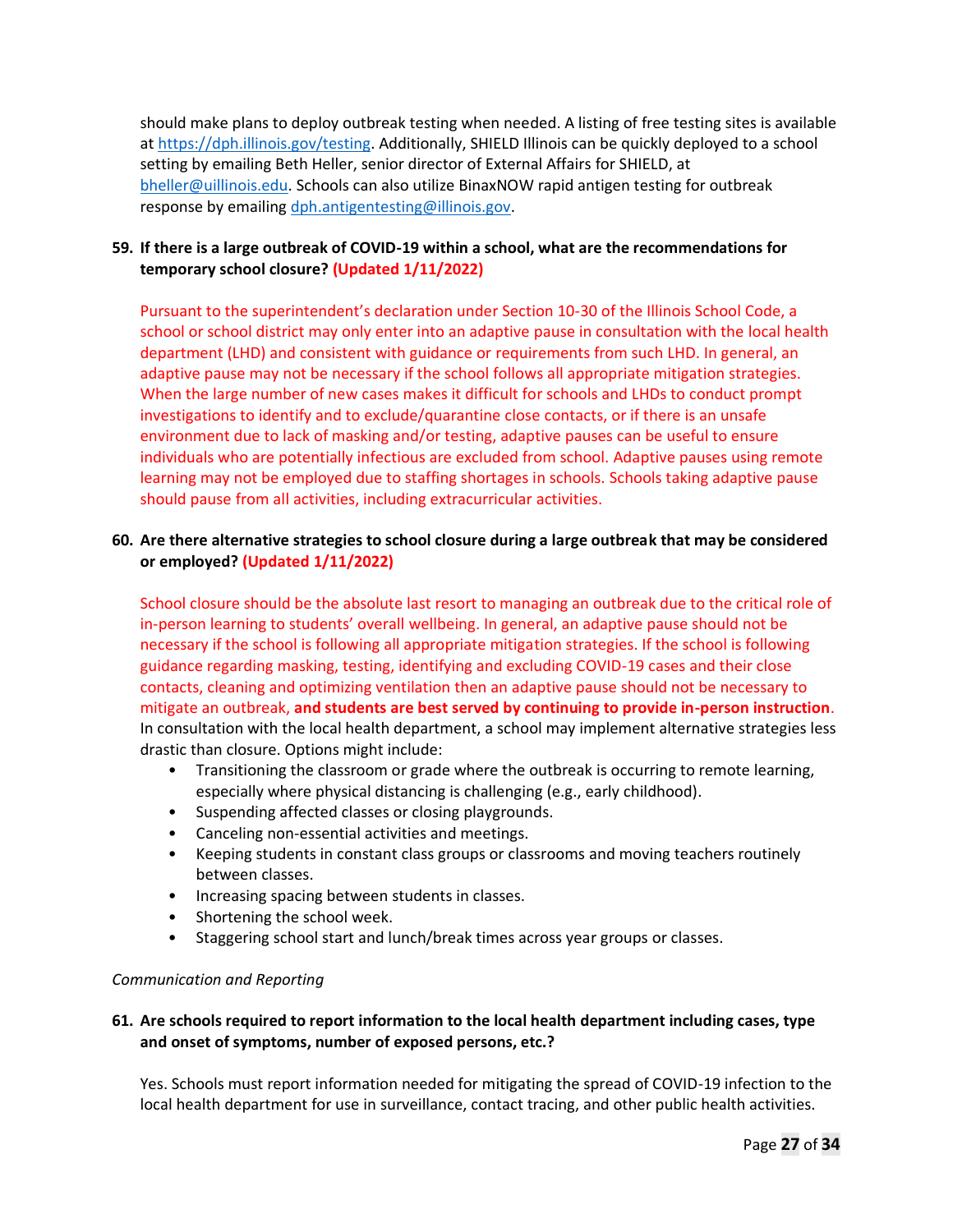Schools must be aware of records and confidentiality laws pertaining to school student records, including exceptions to release of information in the event of an emergency, and requirements to notify parents and to create a record of emergency releases of information. (105 ILCS 10/6(a)(7); 23 Il. Admin. Code 375.60).

# **62. Is there a template letter for schools to use when notifying parents/guardians, students, and staff of a case of COVID-19?**

Yes, a template letter can be found here: https://www.isbe.net/\_layouts/Download.aspx?SourceUrl=/Documents/Case-School-sampleletter.docx.

# **63. Is it a Family Educational Rights and Privacy Act (FERPA) violation to notify the LHD/IDPH or staff and parents of a confirmed or probable case(s) in our school?**

No. A laboratory confirmed case of COVID-19 is reportable within three hours to the local health department per the Communicable Disease Code. Identifiable information on a student or staff member, including name and contact information, is reportable to IDPH or to the local public health authority for any notifiable disease or condition.

Schools must be aware of records and confidentiality laws pertaining to school student records, including exceptions to release of information in the event of an emergency, and requirements to notify parents and create a record of emergency releases of information. (105 ILCS 10/6(a)(7); 23 Il. Admin. Code 375.60).

### **64. Does contact tracing violate the Health Insurance Portability and Accountability Act (HIPAA)?**

No. The HIPAA Privacy Rule allows for reporting by covered entities to public health agencies for the purpose of preventing the spread of infectious diseases. HIPAA recognizes the legitimate need for public health authorities, and others responsible for ensuring public health and safety, to have access to protected health information to carry out their public health mission.<sup>27 28 29 30</sup>

# **65. If we have a case of COVID-19 in a student at our school, what is our responsibility for notifying schools attended by siblings of the case?**

There is no need to notify a school attended by siblings of a sick individual. If the sick individual tests positive for COVID-19 or becomes a probable case, the local health department conducting contact tracing will place siblings in quarantine and facilitate parental notification to the school(s) attended by siblings of the case.

<sup>27</sup> https://www.hhs.gov/hipaa/for-professionals/special-topics/public-

health/index.html#:~:text=Background%20The%20HIPAA%20Privacy%20Rule%20recognizes%20the%20legitimate,information %20to%20carry%20out%20their%20public%20health%20mission

<sup>28</sup> https://www.hhs.gov/hipaa/for-professionals/special-topics/hipaa-covid19/index.html

<sup>29</sup> https://www.cdc.gov/coronavirus/2019-ncov/community/schools-childcare/k-12-guidance.html

<sup>30</sup> https://www.cdc.gov/coronavirus/2019-ncov/science/science-briefs/transmission k 12 schools.html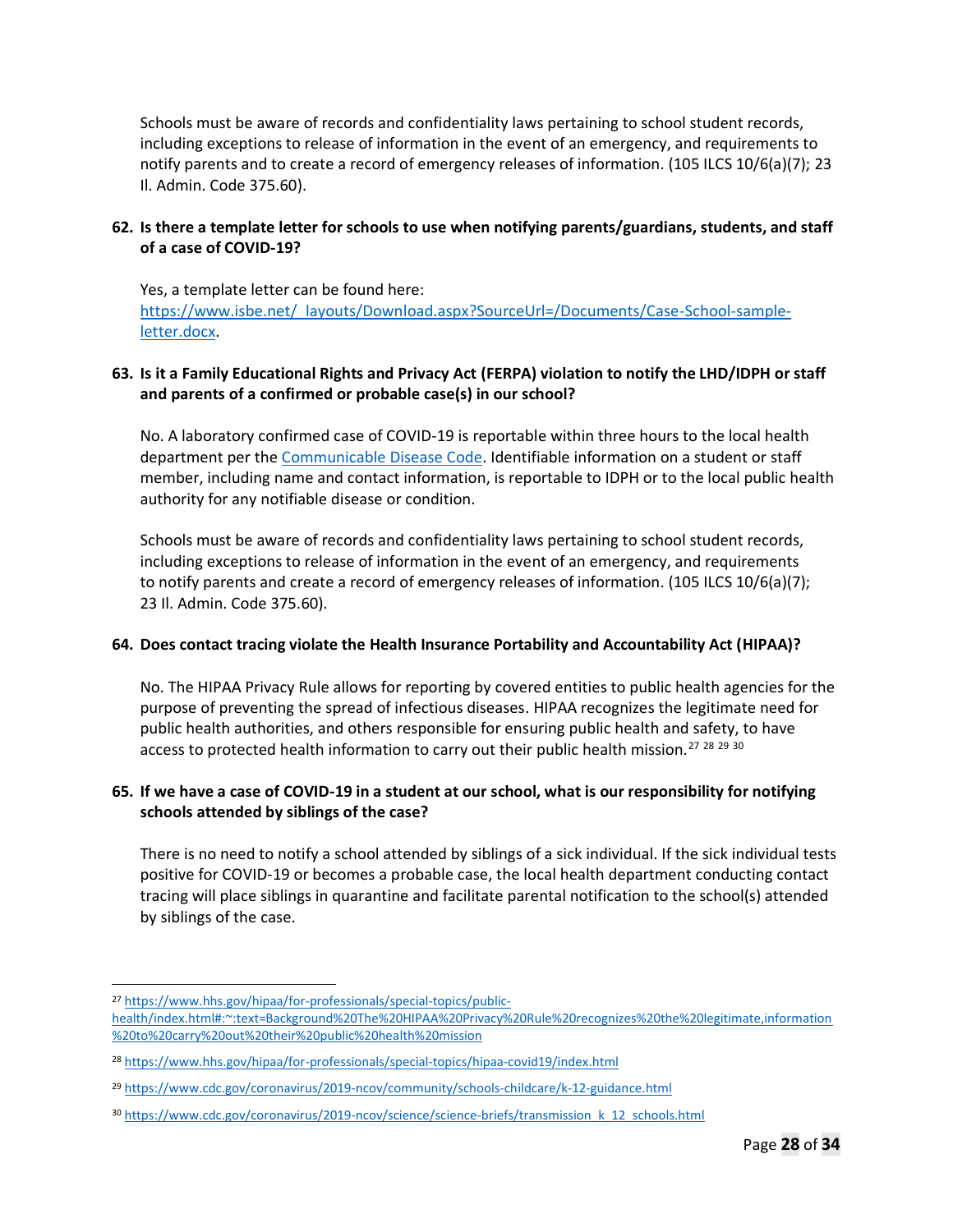### **66. Besides public health authorities, who should be notified of a case of COVID-19 at our school? Must we notify the entire district, or only the classroom or the building?**

Communication of a confirmed or probable case of COVID-19 to the district and to the school community should align with the school's policy for notification of cases of communicable diseases. The communication message should counter potential stigma and discrimination. It is critical to maintain confidentiality of the student or staff member as required by the Americans with Disabilities Act, the Family Education Rights and Privacy Act, and the Illinois School Student Records Act.

#### *Special Situations/Other Groups*

#### **67. Can the school nurse administer nebulizer treatments on campus?**

Where possible, nebulizer treatments should be scheduled to be administered at home or the student may switch to metered dose inhalers with spacers for use at school. Nebulizer treatments, if required to be administered at school, should be done in a separate room with only the school nurse and student present. Nebulizer treatments should be administered to only one student at a time. If a window or fan is available, open the window and vent the fan to blow out of the window. The person administering the treatment should wear personal protective equipment (PPE), including a fit-tested N95/KN95 respirator, a face shield or goggles, gown, and gloves. Hand hygiene (washing) should be performed before donning (putting on) and after doffing (removing) PPE. Upon completing the nebulizer treatment, the student should perform hand hygiene. The room should be left vacant for a period of time (suggested minimum of two hours) then thoroughly cleaned and disinfected. Consult with individual student health care providers, if applicable, and Individualized Education Program (IEP) (teams to determine the best modality to meet students' needs on an individualized basis). Appropriate consents must be obtained for communication with outside providers. Review IEPs, 504 Plans, asthma action plans, or individualized health plans to determine if these plans will need to be amended or modified.

# **68. Playing of some music instruments and singing are recognized as ways COVID-19 can be spread more easily by respiratory droplets. How can we prevent transmission in band or music classes?**

All persons playing instruments in orchestra, band, and general music settings, or singing, dancing, participating in color guard, or teaching must wear a washable or disposable, multi-layered face covering or mask while indoors. Individuals playing aerosol-producing wind instruments should pull down their mask, play the instrument (with a bell cover as necessary), then replace their mask over their nose and mouth. Face coverings should only be completely removed while outdoors when physical distance is maintained.

When indoors, reduce the number of singers and performers in ensembles and encourage physical distance between different ensembles. A minimum 3-foot radius should be maintained between singers and/or instrumentalists, regardless of vaccination status. Duration should also be considered. A recent study found that limiting rehearsal times to 50 minutes or less significantly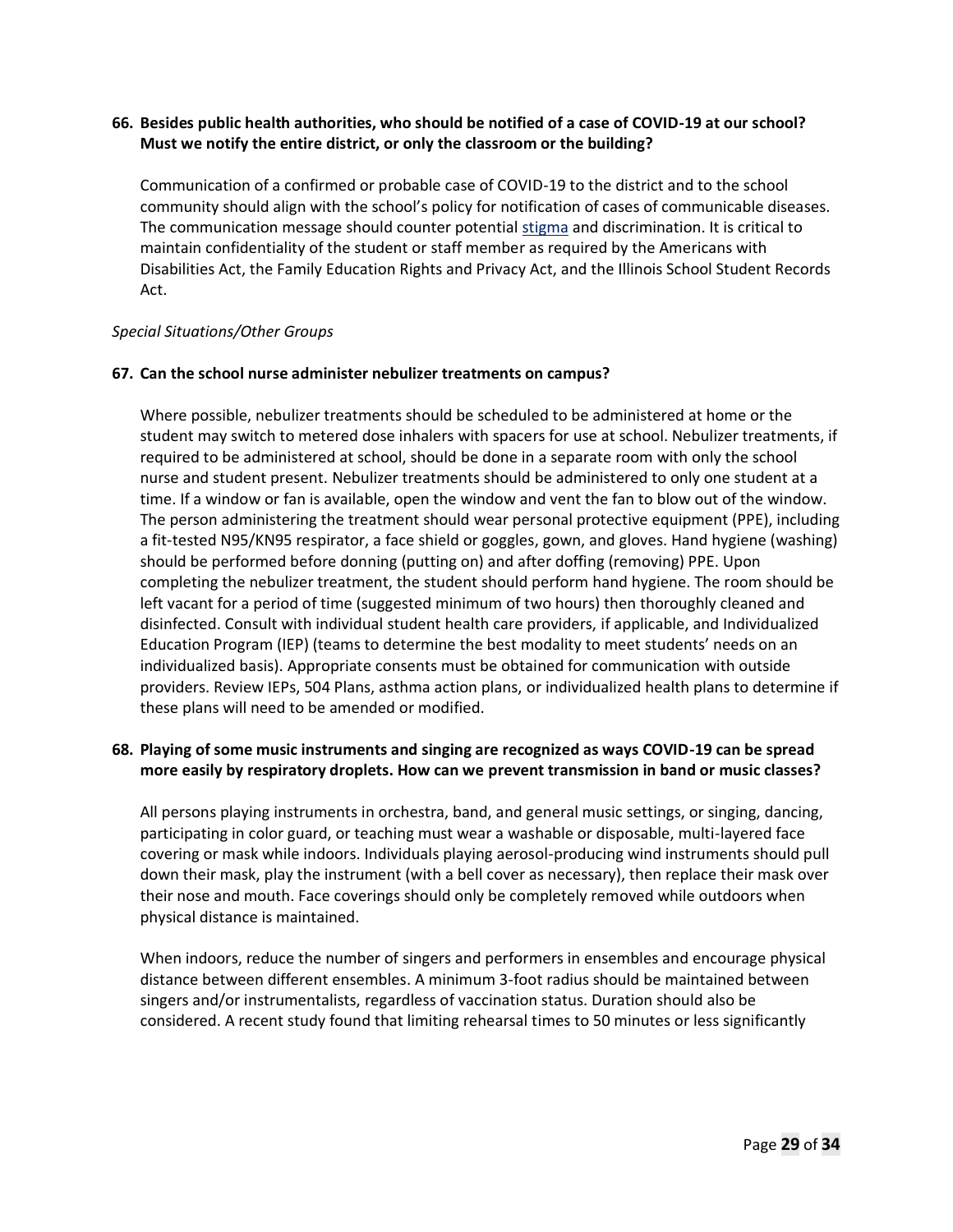reduced the quantity and spread of aerosols among the individuals involved.<sup>31</sup> When possible, music classes held indoors should occur in well-ventilated spaces and, if possible, with windows open. Additional guidance and technical resources for ventilation for acceptable indoor air quality is available from the American Society of Heating, Refrigerating, and Air-conditioning Engineers.

Whenever possible, hold music classes outside. Outdoor rehearsal is the safest option. When outdoors, masks and bell covers for instruments are not required. However, depending on local transmission rates, mitigation efforts, including masking, may be implemented.

For additional guidance on music classes, see IDPH Interim COVID-19 Music Guidance.

To facilitate safe participation in extracurricular activities with elevated risk for COVID-19 transmission, such as activities that involve singing, shouting, band, and exercise that could lead to increased exhalation, especially when conducted indoors, CDC recommends that schools implement screening testing for participants who are not fully vaccinated. According to the CDC, participants should test for COVID-19 at least weekly in areas with low or moderate transmission and at least twice per week in areas with substantial transmission. To protect in-person learning, CDC recommends that higher-risk extracurricular activities be virtual or canceled in areas of high community transmission, unless all participants are fully vaccinated. For additional information on CDC K-12 Screening Testing recommendations, see table 1 of the new CDC Guidance for COVID-19 Prevention in K-12 Schools.

# **69. Occasionally, students share music, equipment, and even instruments. How do we manage these situations?**

Avoid sharing instruments. If instruments must be shared (e.g., drums), they should be cleaned and disinfected between students.<sup>32</sup> <sup>33</sup> Music reeds and mouthpieces should **not** be shared. Note that some instrument surfaces may be damaged by cleaning and disinfecting products. Contact your instrument dealer for guidance on disinfection and follow the manufacturer's instructions for cleaning. Discourage the sharing of music stands so that students do not inadvertently move closer to each other to see the music.

# **70. If an athlete is diagnosed with COVID-19, is it up to the school to notify all other teams that the athlete has been in contact with?**

Yes. The school should make generic notifications to other schools and teams with which the confirmed or probable COVID-19 athlete may have had contact without identifying the person's name. Provide minimal information to protect confidentiality, but enough for the school to respond as needed. The local health department can assist in making this notification.

# **71. What is the role of the local health department in a situation involving an athlete diagnosed with COVID-19? (Updated 1/11/2022)**

<sup>31</sup> Weaver, J., Spede, M., Miller, S., & Srebric, J. (2021, July 9). International Coalition Performing Arts aerosol study: Updated guidelines. Retrieved from https://nafme.org/international-coalition-performing-arts-aerosol-study-updates-guidelines-formusic-education-classrooms/

<sup>32</sup> https://www.nfhs.org/articles/covid-19-instrument-cleaning-guidelines/

<sup>33</sup> https://issma.net/covidresources.php (Indiana guidance may vary from Illinois)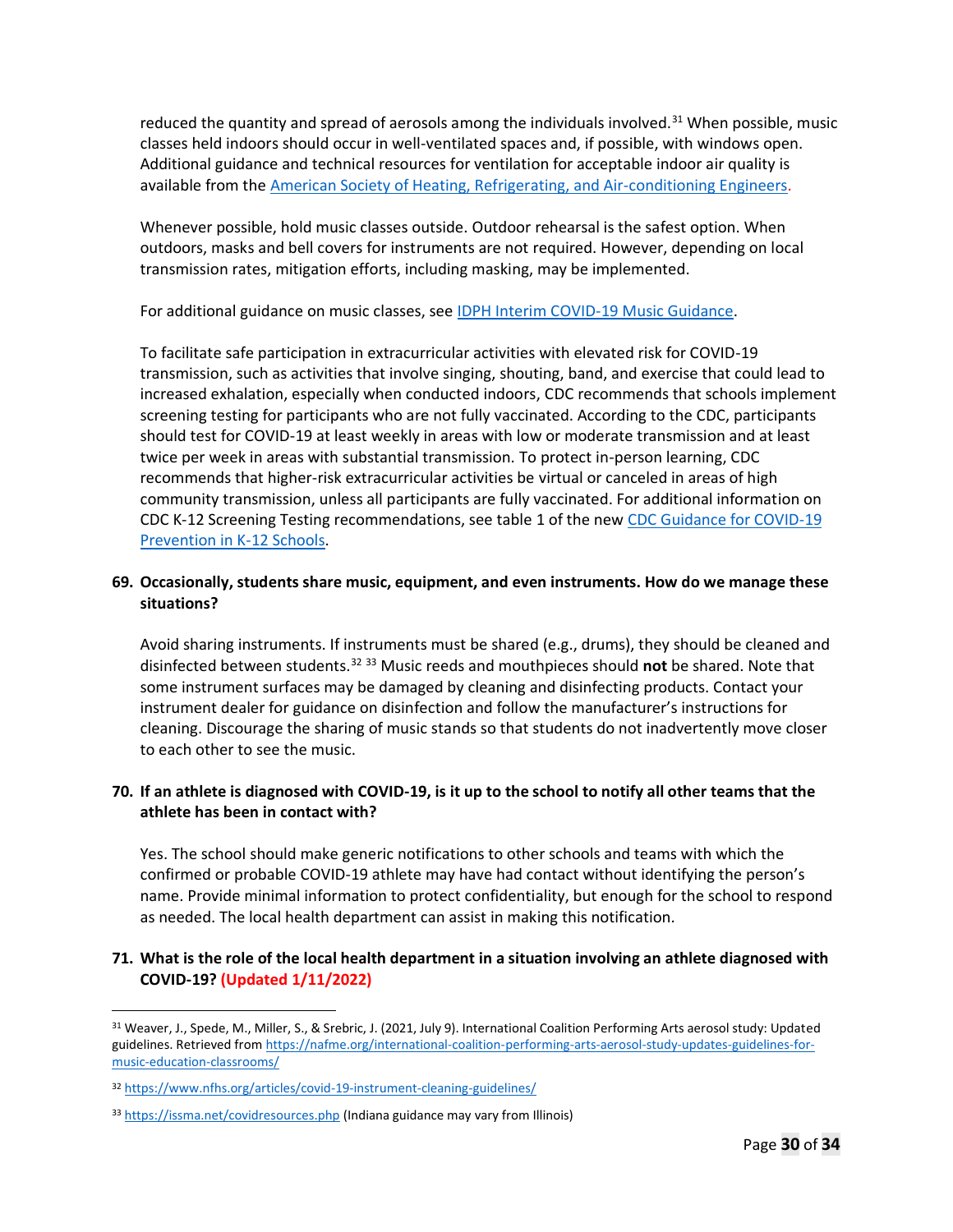The local health department (LHD) will conduct contact tracing to identify close contacts to the case outside of the school setting (including household, physical, and sport-related) and place them in quarantine for the recommended period of time.

Pursuant to 77 Ill. Admin. Code 690.361, schools must also conduct their own contact tracing in the school to determine if students or school personnel must be excluded from school, extracurricular events, or any other event organized by the school, regardless of whether an isolation or quarantine order has been issued by the LHD, as required by **Executive Order 2022-03**.

#### *Determining Prevention Strategies*

#### **72. How should schools apply the CDC's recommended layered prevention strategies?**

In alignment with CDC guidance, the state has issued an updated Executive Order 2021-18 that requires masks be worn indoors by all teachers, staff, students, and visitors to pre-K-12 schools, regardless of vaccination status. The state also requires all public and nonpublic schools to comply with contact tracing, in combination with isolation and quarantine, as directed by state and local health departments.

Following the FDA's full approval to the Pfizer-BioNTech COVID-19 vaccine, this guidance has been updated in alignment with Executive Order 2021-22, implemented by 23 Ill. Admin Code 6, which requires that all school personnel receive the COVID-19 vaccine or submit to at least weekly testing.

Further, effective January 11, 2022 with the issuance of Executive Order 2022-03, schools and school districts must exclude students and school personnel from school who are confirmed or probable cases of COVID-19, who are close contacts to a case, or who exhibit COVID-19 like symptoms.

Additionally, the following COVID-19 prevention strategies remain critical to protect students and community members who are not fully vaccinated, especially in areas of moderate-to-high community transmission levels.

- Promoting vaccination among eligible students
- Physical distancing
- Screening testing to promptly identify cases, clusters, and outbreaks
- Ventilation
- Handwashing and respiratory etiquette
- Staying home when sick and getting tested
- Cleaning and disinfection

According to the CDC, children should return to full-time in-person learning with proper prevention strategies in place. Understanding that schools and communities can be differently situated, the updated K-12 guidance from the CDC stresses the importance of offering in-person learning, regardless of whether all of the prevention strategies can be implemented at a particular school. Schools should work with local public health officials to determine which prevention strategies are needed in addition to the required strategies by evaluating local levels of community transmission (i.e., low, moderate, substantial, or high; see Question 78 below) and local vaccine coverage (see Question 79 below)., including county-level case rates and community vaccination rates, can be found on IDPH's website.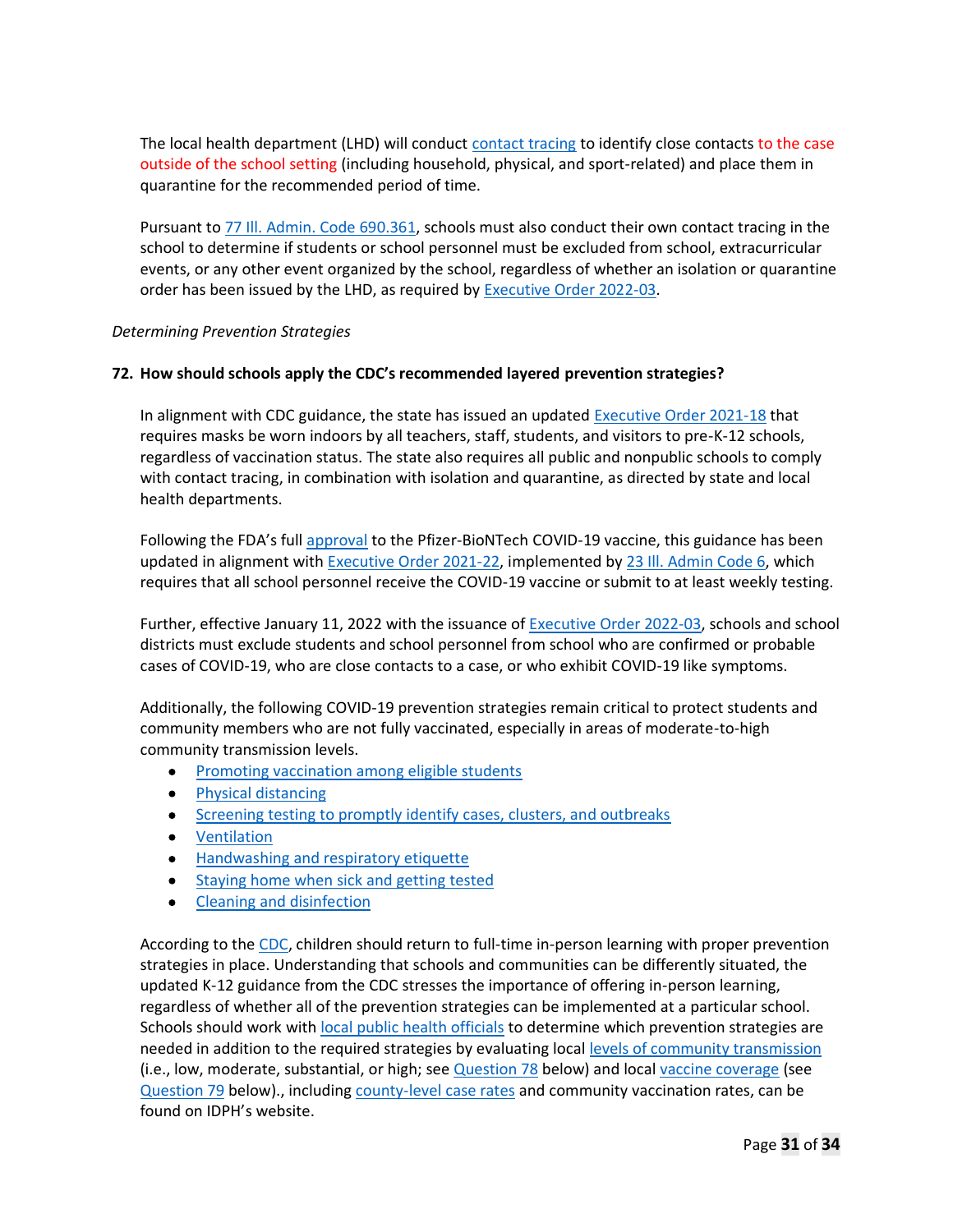The CDC K-12 schools guidance references an array of prevention strategies in the context of keeping students and staff safe: "Schools will have a mixed population of both people who are fully vaccinated and people who are not fully vaccinated. Elementary schools primarily serve children under 12 years of age who are not eligible for the COVID-19 vaccine at this time. Other schools (e.g., middle schools, K-8 schools) may also have students who are not yet eligible for COVID-19 vaccination. These variations require K-12 administrators to make decisions about the use of COVID-19 prevention strategies in their schools to protect people who are not fully vaccinated."

If school administrators, in consultation with local public health officials, decide to remove any of the recommended rather than required prevention strategies for their school based on local conditions, they should remove them one at a time and monitor closely (with adequate testing through the school and/or community) for any increases in COVID-19 cases. Required prevention strategies may not be removed at any time. (Review IDPH answers to FAQs on COVID-19 testing in schools for more information.) Schools should communicate their strategies and any changes in plans to teachers, to staff, to families, and directly to older students, using accessible materials and communication channels, in a language and at a literacy level that teachers, staff, students, and families understand.

Here are educational examples to assist schools in determining how to use prevention strategies to protect students and staff, as informed by local public health conditions:

- A school in a community with substantial (50-99 new cases per 100,000 population in the last seven days) or high transmission (≥100 new cases per 100,000 population in the last seven days), with low teacher, staff, or student vaccination coverage (e.g., <30% of eligible population is fully vaccinated), and **with** a screening testing program in place may need to lessen physical distancing to ensure all students can access in-person learning.
- A school in a community with substantial or high transmission, with a low teacher, staff, or student vaccination rate, and **without** a student screening testing program, should continue to maximize physical distancing and, in communities with high transmission, discontinue sports that involve sustained close contacts with others, unless all participants are fully vaccinated.
- A school in a community with moderate transmission (10-49 new cases per 100,000 population in the last seven days), with moderate vaccination coverage (e.g., 40-60% of eligible population is fully vaccinated), and **with** a screening testing program in place could decide to suspend screening testing for the general student body but will continue screening for unvaccinated staff and students involved in higher-risk extracurricular activities until vaccine coverage increases or transmission decreases or both.
- A school in a community with low transmission (<10 new cases per 100,000 population in the last seven days) and a high vaccination rate (e.g.,  $\geq$ 70% of eligible population is fully vaccinated) could consider no longer requiring physical distancing or suspending screening testing for students.

The considerations listed above are intended to serve as examples of how school administrators may use information about local public health conditions to inform decision-making. They are not intended to serve as a definitive state-recommended framework to determine how to adjust mitigation strategies.

### **73. How can schools determine what level of transmission is occurring in their community?**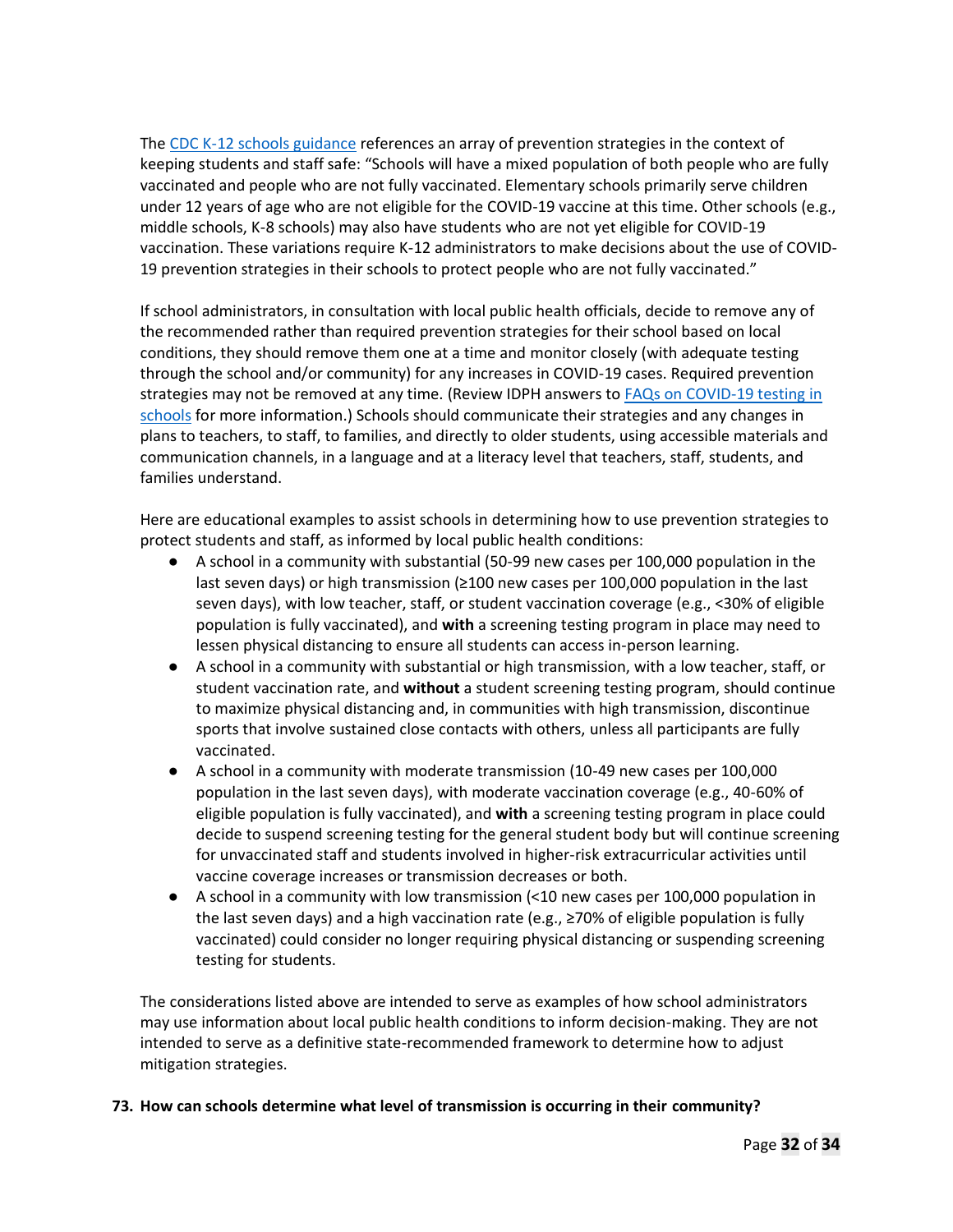Schools can review data from the CDC or IDPH to find recent information on the number of new COVID-19 cases per 100,000 population in the previous week. CDC defines community transmission as low, moderate, substantial, or high as follows:

|                                                              | Low<br><b>Transmission</b> | <b>Moderate</b><br><b>Transmission</b> | <b>Substantial</b><br><b>Transmission</b> | <b>High</b><br><b>Transmission</b> |
|--------------------------------------------------------------|----------------------------|----------------------------------------|-------------------------------------------|------------------------------------|
|                                                              | (blue)                     | (yellow)                               | (orange)                                  | $_{\text{(red)}}$                  |
| Total new cases per<br>100,000 persons in the<br>past 7 days | $0-9.99$                   | 10-49.99                               | 50-99.99                                  | $\geq 100$                         |

Schools should contact their local health department for more information and guidance to assess local public health conditions.

#### **74. How can schools determine vaccine coverage in their community?**

Schools can review data from the CDC or **IDPH** to find recent information on the number and proportion of residents in their community who are fully vaccinated against COVID-19. CDC data reporting shows county-level vaccine coverage data according to the following tiers: 0-29.9%, 30- 39.9%, 40-49.9%, 50-69.9%, and 70%+.

Schools should contact their local health department for more information and guidance to assess local public health conditions.

### **75. What are the CDC's requirements for school buses and other school-related transportation?**

School bus drivers and monitors are school personnel and are therefore subject to the vaccination or testing requirements of Executive Order 2021-22 and 23 Ill. Admin. Code 6.

Further, the CDC issued an order, effective as of February 2, 2021, that requires all individuals to wear a mask on public transportation to prevent the spread of the virus that causes COVID-19. The CDC's order applies to all public transportation conveyances, including school buses. In addition to consistent and correct universal indoor mask use in all pre-K-12 schools, as required by Executive Order 2021-18, passengers and drivers **must** wear a mask on school buses, including on buses operated by public and nonpublic school systems, subject to the exclusions and exemptions in CDC's order.

There is no COVID-19-related capacity limit for passengers on school buses. During transportation, open or crack windows in buses and other forms of transportation, if doing so does not pose a safety risk. Keeping windows open a few inches improves air circulation.

#### *Travel Restrictions*

#### **76. Do my school-aged children have to quarantine after returning from domestic travel?**